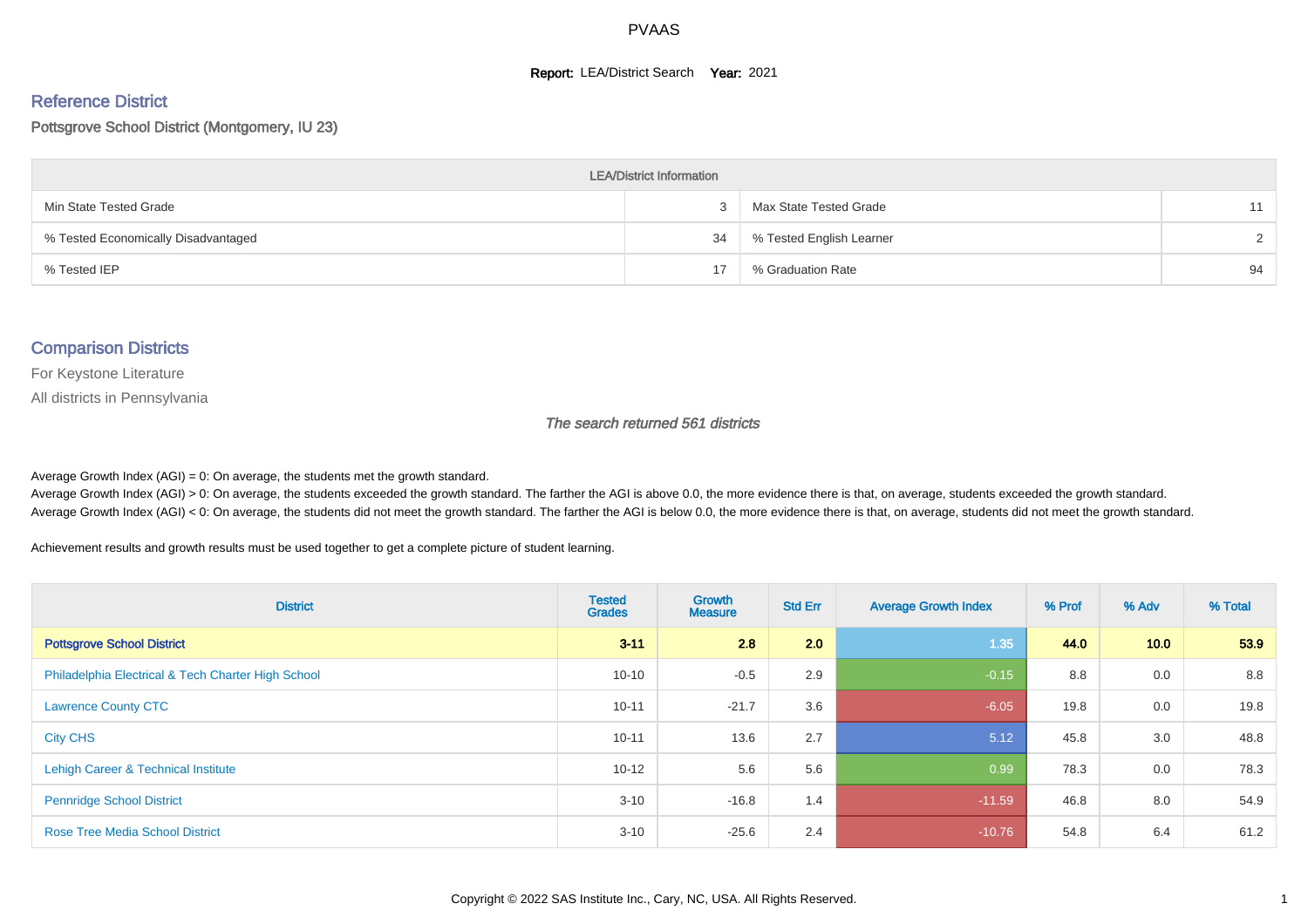| <b>District</b>                                   | <b>Tested</b><br><b>Grades</b> | <b>Growth</b><br><b>Measure</b> | <b>Std Err</b> | <b>Average Growth Index</b> | % Prof | % Adv | % Total |
|---------------------------------------------------|--------------------------------|---------------------------------|----------------|-----------------------------|--------|-------|---------|
| <b>Pottsgrove School District</b>                 | $3 - 11$                       | 2.8                             | 2.0            | 1.35                        | 44.0   | 10.0  | 53.9    |
| <b>Shikellamy School District</b>                 | $3 - 10$                       | $-22.3$                         | 2.5            | $-8.92$                     | 33.3   | 6.1   | 39.5    |
| <b>Lackawanna Trail School District</b>           | $3 - 10$                       | $-21.7$                         | 3.5            | $-6.20$                     | 38.5   | 1.5   | 40.0    |
| <b>Abington School District</b>                   | $3 - 10$                       | $-11.5$                         | 1.9            | $-6.00$                     | 56.2   | 11.6  | 67.8    |
| <b>Avonworth School District</b>                  | $3 - 10$                       | $-12.6$                         | 3.1            | $-4.01$                     | 59.8   | 4.6   | 64.4    |
| <b>Marion Center Area School District</b>         | $3 - 10$                       | $-12.0$                         | 3.1            | $-3.87$                     | 33.7   | 1.1   | 34.8    |
| <b>Clearfield Area School District</b>            | $3 - 10$                       | $-9.4$                          | 2.6            | $-3.56$                     | 43.0   | 3.1   | 46.1    |
| <b>Neshannock Township School District</b>        | $3 - 10$                       | $-9.7$                          | 2.9            | $-3.34$                     | 62.4   | 5.6   | 67.9    |
| Maritime Academy Charter School                   | $3 - 10$                       | $-11.4$                         | 3.5            | $-3.29$                     | 15.2   | 0.0   | 15.2    |
| <b>Carmichaels Area School District</b>           | $3 - 10$                       | $-9.3$                          | 3.3            | $-2.81$                     | 35.1   | 1.4   | 36.5    |
| <b>Propel Charter School-Montour</b>              | $3 - 10$                       | $-10.7$                         | 3.9            | $-2.71$                     | 13.7   | 0.0   | 13.7    |
| <b>Northwest Area School District</b>             | $3 - 10$                       | $-10.0$                         | 3.8            | $-2.59$                     | 34.6   | 7.3   | 41.8    |
| <b>Blue Mountain School District</b>              | $3 - 10$                       | $-5.8$                          | 2.3            | $-2.56$                     | 46.6   | 8.5   | 55.1    |
| <b>Mahanoy Area School District</b>               | $3 - 10$                       | $-9.0$                          | 3.6            | $-2.49$                     | 26.2   | 1.6   | 27.9    |
| <b>Yough School District</b>                      | $3 - 10$                       | $-6.6$                          | 2.7            | $-2.43$                     | 50.8   | 4.0   | 54.8    |
| <b>Chartiers-Houston School District</b>          | $3 - 10$                       | $-8.6$                          | 3.5            | $-2.41$                     | 59.7   | 4.5   | 64.2    |
| Jefferson-Morgan School District                  | $3 - 10$                       | $-9.9$                          | 4.2            | $-2.35$                     | 43.8   | 4.2   | 47.9    |
| South Williamsport Area School District           | $3 - 10$                       | $-5.7$                          | 2.5            | $-2.30$                     | 45.5   | 4.5   | 50.0    |
| Portage Area School District                      | $3 - 10$                       | $-8.1$                          | 3.6            | $-2.26$                     | 40.6   | 9.4   | 50.0    |
| <b>West Middlesex Area School District</b>        | $3 - 10$                       | $-8.4$                          | 3.8            | $-2.21$                     | 34.9   | 2.8   | 37.6    |
| <b>Benton Area School District</b>                | $3 - 10$                       | $-9.7$                          | 4.5            | $-2.18$                     | 43.2   | 5.4   | 48.6    |
| <b>Executive Education Academy Charter School</b> | $3 - 10$                       | $-6.5$                          | 3.1            | $-2.08$                     | 23.7   | 2.2   | 25.8    |
| California Area School District                   | $3 - 10$                       | $-7.3$                          | 3.6            | $-2.02$                     | 42.6   | 9.8   | 52.5    |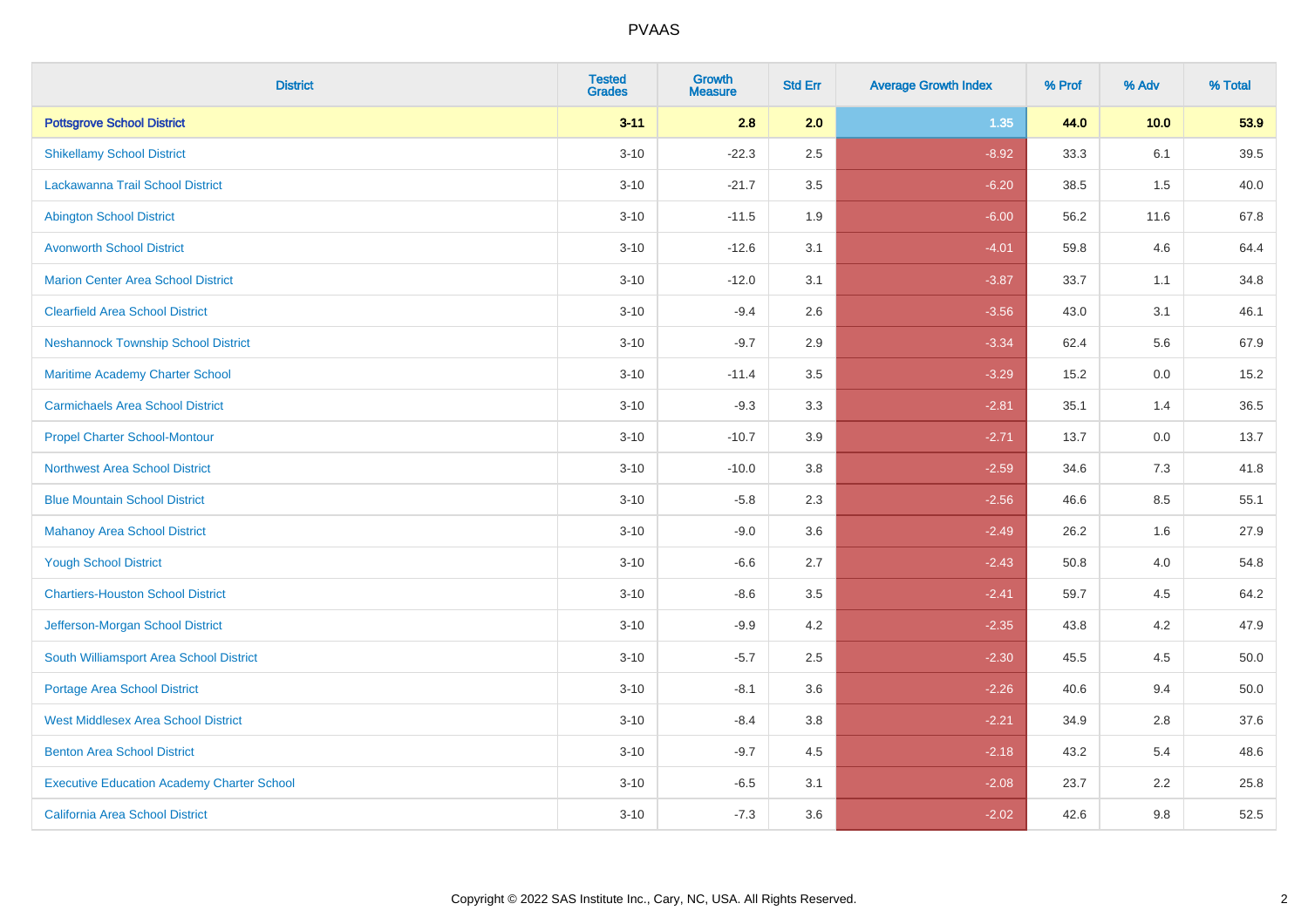| <b>District</b>                               | <b>Tested</b><br><b>Grades</b> | <b>Growth</b><br><b>Measure</b> | <b>Std Err</b> | <b>Average Growth Index</b> | % Prof | % Adv   | % Total |
|-----------------------------------------------|--------------------------------|---------------------------------|----------------|-----------------------------|--------|---------|---------|
| <b>Pottsgrove School District</b>             | $3 - 11$                       | 2.8                             | 2.0            | 1.35                        | 44.0   | 10.0    | 53.9    |
| <b>Moshannon Valley School District</b>       | $3 - 10$                       | $-7.0$                          | 3.4            | $-2.01$                     | 48.5   | 0.0     | 48.5    |
| <b>Mount Union Area School District</b>       | $3 - 10$                       | $-6.1$                          | 3.1            | $-1.97$                     | 32.2   | 3.4     | 35.6    |
| <b>Montrose Area School District</b>          | $3 - 10$                       | $-5.5$                          | 3.0            | $-1.82$                     | 46.7   | 5.4     | 52.2    |
| <b>Tri-Valley School District</b>             | $3 - 10$                       | $-6.4$                          | 4.1            | $-1.57$                     | 37.0   | 4.4     | 41.3    |
| <b>Fort Cherry School District</b>            | $3 - 10$                       | $-5.9$                          | 3.8            | $-1.56$                     | 55.2   | 5.2     | 60.3    |
| <b>MaST Community Charter School</b>          | $3 - 10$                       | $-4.1$                          | 2.7            | $-1.52$                     | 44.0   | 9.5     | 53.4    |
| <b>Ferndale Area School District</b>          | $3 - 10$                       | $-5.8$                          | 4.3            | $-1.33$                     | 40.0   | 0.0     | 40.0    |
| <b>Cambria Heights School District</b>        | $3 - 10$                       | $-4.1$                          | 3.1            | $-1.32$                     | 51.0   | 6.0     | 57.0    |
| <b>Troy Area School District</b>              | $3 - 10$                       | $-4.3$                          | 3.4            | $-1.26$                     | 43.2   | 5.7     | 48.9    |
| <b>Kane Area School District</b>              | $3 - 10$                       | $-3.7$                          | 3.2            | $-1.17$                     | 39.5   | 9.9     | 49.4    |
| <b>Antietam School District</b>               | $3 - 10$                       | $-4.3$                          | 3.8            | $-1.13$                     | 36.4   | 5.4     | 41.8    |
| <b>Valley Grove School District</b>           | $3 - 10$                       | $-3.7$                          | 3.7            | $-1.01$                     | 51.2   | 6.1     | 57.3    |
| <b>Sullivan County School District</b>        | $3 - 10$                       | $-4.0$                          | 4.4            | $-0.90$                     | 66.7   | 2.6     | 69.2    |
| <b>Northeast Bradford School District</b>     | $3 - 10$                       | $-3.1$                          | 4.0            | $-0.78$                     | 33.9   | 3.4     | 37.3    |
| <b>Mid Valley School District</b>             | $3 - 10$                       | $-1.7$                          | 3.0            | $-0.55$                     | 45.1   | $7.8\,$ | 52.9    |
| <b>Wyoming Area School District</b>           | $3 - 10$                       | $-1.3$                          | 2.6            | $-0.50$                     | 53.8   | 10.8    | 64.6    |
| <b>Bellwood-Antis School District</b>         | $3 - 10$                       | $-1.2$                          | 3.2            | $-0.39$                     | 55.1   | 10.1    | 65.2    |
| <b>Glendale School District</b>               | $3 - 10$                       | $-0.9$                          | 3.7            | $-0.24$                     | 50.0   | 5.4     | 55.4    |
| <b>Reynolds School District</b>               | $3 - 10$                       | 0.5                             | 3.4            | 0.16                        | 52.1   | 7.0     | 59.2    |
| <b>Bloomsburg Area School District</b>        | $3 - 10$                       | 0.7                             | 3.0            | 0.23                        | 55.9   | 11.8    | 67.6    |
| <b>Mastery Charter School - Thomas Campus</b> | $3 - 10$                       | 2.1                             | 6.2            | 0.33                        | 28.6   | 0.0     | 28.6    |
| <b>Wallingford-Swarthmore School District</b> | $3 - 10$                       | 0.9                             | 2.4            | 0.38                        | 64.4   | 22.7    | 87.1    |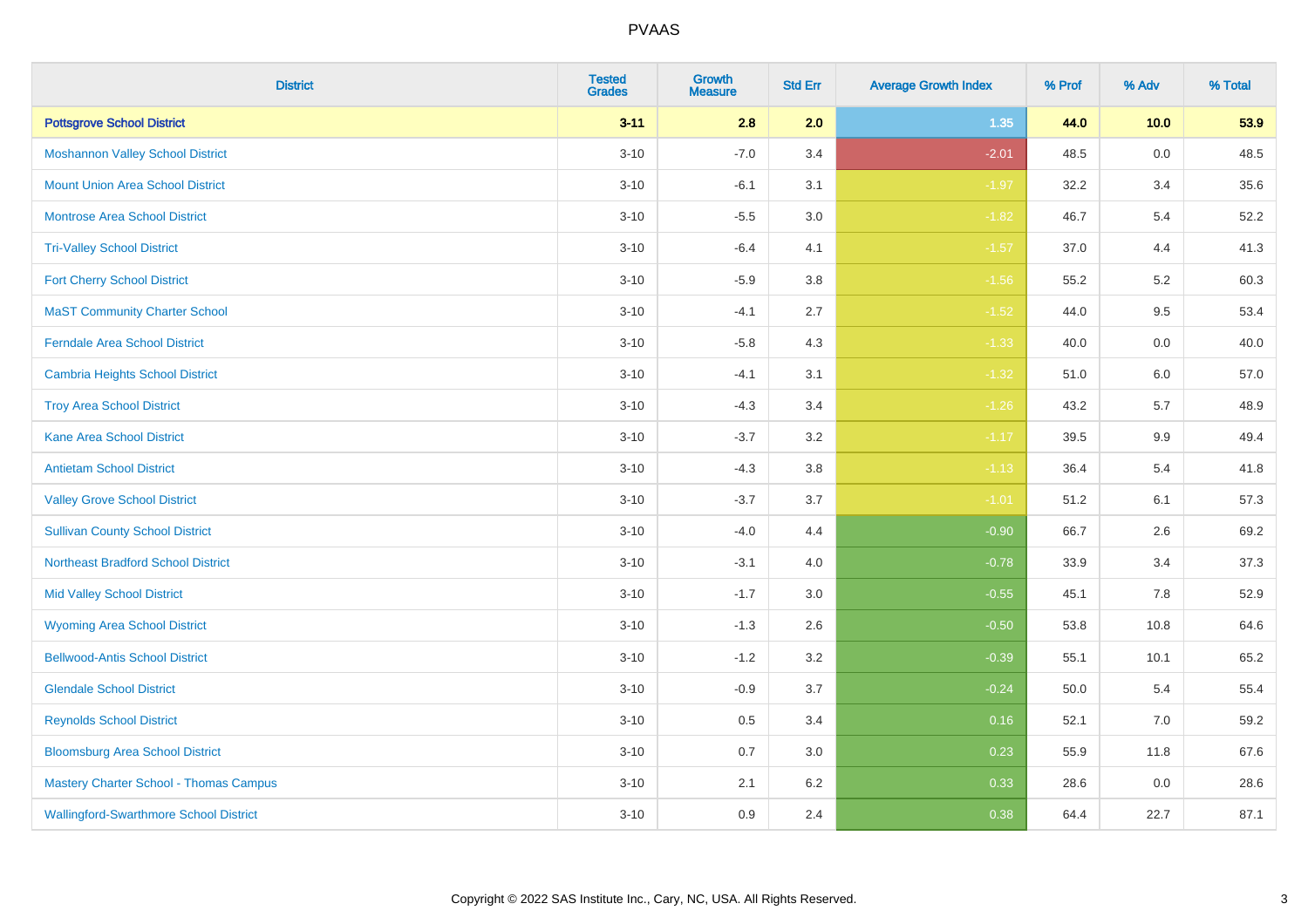| <b>District</b>                                    | <b>Tested</b><br><b>Grades</b> | <b>Growth</b><br><b>Measure</b> | <b>Std Err</b> | <b>Average Growth Index</b> | % Prof | % Adv | % Total |
|----------------------------------------------------|--------------------------------|---------------------------------|----------------|-----------------------------|--------|-------|---------|
| <b>Pottsgrove School District</b>                  | $3 - 11$                       | 2.8                             | 2.0            | 1.35                        | 44.0   | 10.0  | 53.9    |
| <b>Harmony Area School District</b>                | $3 - 10$                       | 4.5                             | 6.3            | 0.72                        | 33.3   | 13.3  | 46.7    |
| Southeastern Greene School District                | $3 - 10$                       | 3.3                             | 4.6            | 0.72                        | 57.6   | 6.1   | 63.6    |
| <b>Shanksville-Stonycreek School District</b>      | $3 - 10$                       | 7.0                             | 5.9            | 1.20                        | 64.7   | 17.6  | 82.4    |
| <b>MaST Community Charter School II</b>            | $3 - 10$                       | 4.4                             | 3.2            | 1.37                        | 28.4   | 3.4   | 31.8    |
| <b>South Butler County School District</b>         | $3 - 10$                       | 3.9                             | 2.5            | 1.54                        | 53.1   | 16.6  | 69.7    |
| Allegheny-Clarion Valley School District           | $3 - 10$                       | 7.8                             | 4.7            | 1.65                        | 53.3   | 3.3   | 56.7    |
| <b>Sto-Rox School District</b>                     | $3 - 10$                       | 6.6                             | 3.7            | 1.80                        | 13.4   | 0.0   | 13.4    |
| <b>Monessen City School District</b>               | $3 - 10$                       | 8.3                             | 4.5            | 1.85                        | 42.9   | 2.9   | 45.7    |
| <b>Beaver Area School District</b>                 | $3 - 10$                       | 4.7                             | 2.4            | 1.94                        | 57.4   | 16.8  | 74.2    |
| <b>Central Valley School District</b>              | $3 - 10$                       | 4.8                             | 2.4            | 1.98                        | 56.9   | 9.0   | 65.9    |
| <b>Muhlenberg School District</b>                  | $3 - 10$                       | 4.0                             | 1.9            | 2.10                        | 34.2   | 2.6   | 36.8    |
| <b>Carbondale Area School District</b>             | $3 - 10$                       | $7.4$                           | 3.3            | 2.25                        | 56.6   | 2.6   | 59.2    |
| <b>Collegium Charter School</b>                    | $3 - 10$                       | 5.9                             | 2.5            | 2.33                        | 38.1   | 7.9   | 46.0    |
| <b>Belmont Charter School</b>                      | $3 - 10$                       | 16.0                            | 6.5            | 2.45                        | 64.3   | 0.0   | 64.3    |
| <b>Bethlehem-Center School District</b>            | $3 - 10$                       | 8.1                             | 3.3            | 2.46                        | 35.1   | 1.4   | 36.5    |
| <b>Mars Area School District</b>                   | $3 - 10$                       | 5.7                             | 2.1            | 2.75                        | 57.9   | 18.2  | 76.1    |
| <b>Freeport Area School District</b>               | $3 - 10$                       | 9.7                             | 2.5            | 3.91                        | 57.5   | 17.8  | 75.3    |
| <b>Centennial School District</b>                  | $3 - 10$                       | 7.1                             | 1.7            | 4.29                        | 50.1   | 8.7   | 58.9    |
| <b>Commonwealth Charter Academy Charter School</b> | $3 - 10$                       | 9.1                             | 1.9            | 4.90                        | 47.2   | 9.1   | 56.3    |
| <b>Fleetwood Area School District</b>              | $3 - 10$                       | 12.2                            | 2.2            | 5.68                        | 53.5   | 11.6  | 65.2    |
| <b>Avon Grove School District</b>                  | $3 - 10$                       | 10.0                            | 1.6            | 6.26                        | 56.3   | 18.6  | 74.9    |
| <b>Derry Township School District</b>              | $3 - 10$                       | 12.8                            | 2.0            | 6.39                        | 54.8   | 25.8  | 80.6    |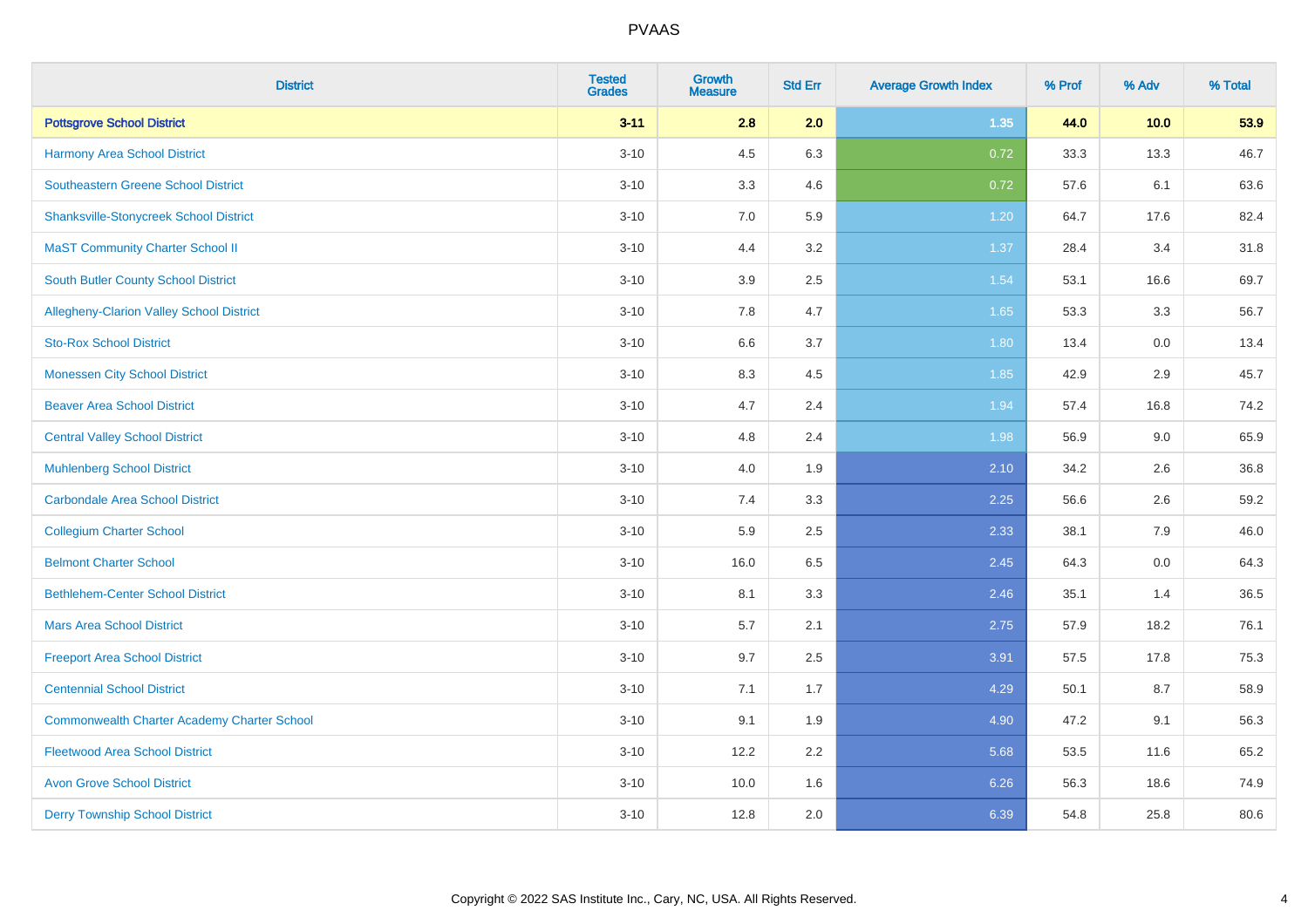| <b>District</b>                                | <b>Tested</b><br><b>Grades</b> | Growth<br><b>Measure</b> | <b>Std Err</b> | <b>Average Growth Index</b> | % Prof | % Adv   | % Total |
|------------------------------------------------|--------------------------------|--------------------------|----------------|-----------------------------|--------|---------|---------|
| <b>Pottsgrove School District</b>              | $3 - 11$                       | 2.8                      | 2.0            | 1.35                        | 44.0   | 10.0    | 53.9    |
| <b>Garnet Valley School District</b>           | $3 - 10$                       | 10.9                     | 1.7            | 6.53                        | 67.1   | 19.0    | 86.1    |
| <b>Wissahickon School District</b>             | $3 - 10$                       | 12.5                     | 1.8            | 6.85                        | 58.3   | 22.4    | 80.7    |
| Owen J Roberts School District                 | $3 - 11$                       | $-12.3$                  | 1.6            | $-7.61$                     | 57.0   | 11.9    | 69.0    |
| <b>Hatboro-Horsham School District</b>         | $3 - 11$                       | $-12.8$                  | 1.7            | $-7.47$                     | 45.6   | 7.2     | 52.8    |
| Philipsburg-Osceola Area School District       | $3 - 11$                       | $-24.8$                  | 3.3            | $-7.43$                     | 19.7   | 2.6     | 22.4    |
| <b>Chambersburg Area School District</b>       | $3 - 11$                       | $-9.5$                   | 1.3            | $-7.20$                     | 42.7   | $8.6\,$ | 51.4    |
| <b>Northwestern School District</b>            | $3 - 11$                       | $-24.9$                  | 3.5            | $-7.13$                     | 42.6   | 2.9     | 45.6    |
| <b>Bristol Township School District</b>        | $3 - 11$                       | $-13.9$                  | 2.0            | $-7.05$                     | 31.0   | 3.7     | 34.7    |
| <b>Curwensville Area School District</b>       | $3 - 11$                       | $-27.9$                  | 4.1            | $-6.72$                     | 42.5   | 4.1     | 46.6    |
| Mifflinburg Area School District               | $3 - 11$                       | $-15.8$                  | 2.5            | $-6.30$                     | 42.4   | 4.0     | 46.4    |
| <b>Ringgold School District</b>                | $3 - 11$                       | $-14.7$                  | 2.4            | $-6.04$                     | 41.5   | 7.9     | 49.4    |
| <b>Springfield Township School District</b>    | $3 - 11$                       | $-18.9$                  | 3.2            | $-5.88$                     | 62.6   | 3.6     | 66.3    |
| <b>Solanco School District</b>                 | $3 - 11$                       | $-11.0$                  | 2.0            | $-5.55$                     | 41.6   | 4.5     | 46.1    |
| <b>Exeter Township School District</b>         | $3 - 11$                       | $-10.4$                  | 1.9            | $-5.44$                     | 50.6   | 2.7     | 53.3    |
| <b>Southern Fulton School District</b>         | $3 - 11$                       | $-23.7$                  | 4.4            | $-5.37$                     | 34.2   | 10.5    | 44.7    |
| <b>Plum Borough School District</b>            | $3 - 11$                       | $-11.3$                  | 2.2            | $-5.19$                     | 51.1   | 9.0     | 60.1    |
| <b>Titusville Area School District</b>         | $3 - 11$                       | $-13.2$                  | 2.6            | $-4.99$                     | 43.2   | 4.8     | 48.0    |
| Southern Columbia Area School District         | $3 - 11$                       | $-14.6$                  | 3.0            | $-4.92$                     | 55.0   | 4.0     | 59.0    |
| Schuylkill Haven Area School District          | $3 - 11$                       | $-15.3$                  | 3.1            | $-4.87$                     | 49.7   | 2.4     | 52.1    |
| <b>Tacony Academy Charter School</b>           | $3 - 11$                       | $-14.7$                  | 3.0            | $-4.82$                     | 22.4   | 1.8     | 24.1    |
| <b>Frazier School District</b>                 | $3 - 11$                       | $-17.2$                  | 3.7            | $-4.70$                     | 37.1   | 1.6     | 38.7    |
| <b>Riverside Beaver County School District</b> | $3 - 11$                       | $-14.0$                  | 3.0            | $-4.64$                     | 49.4   | 8.8     | 58.2    |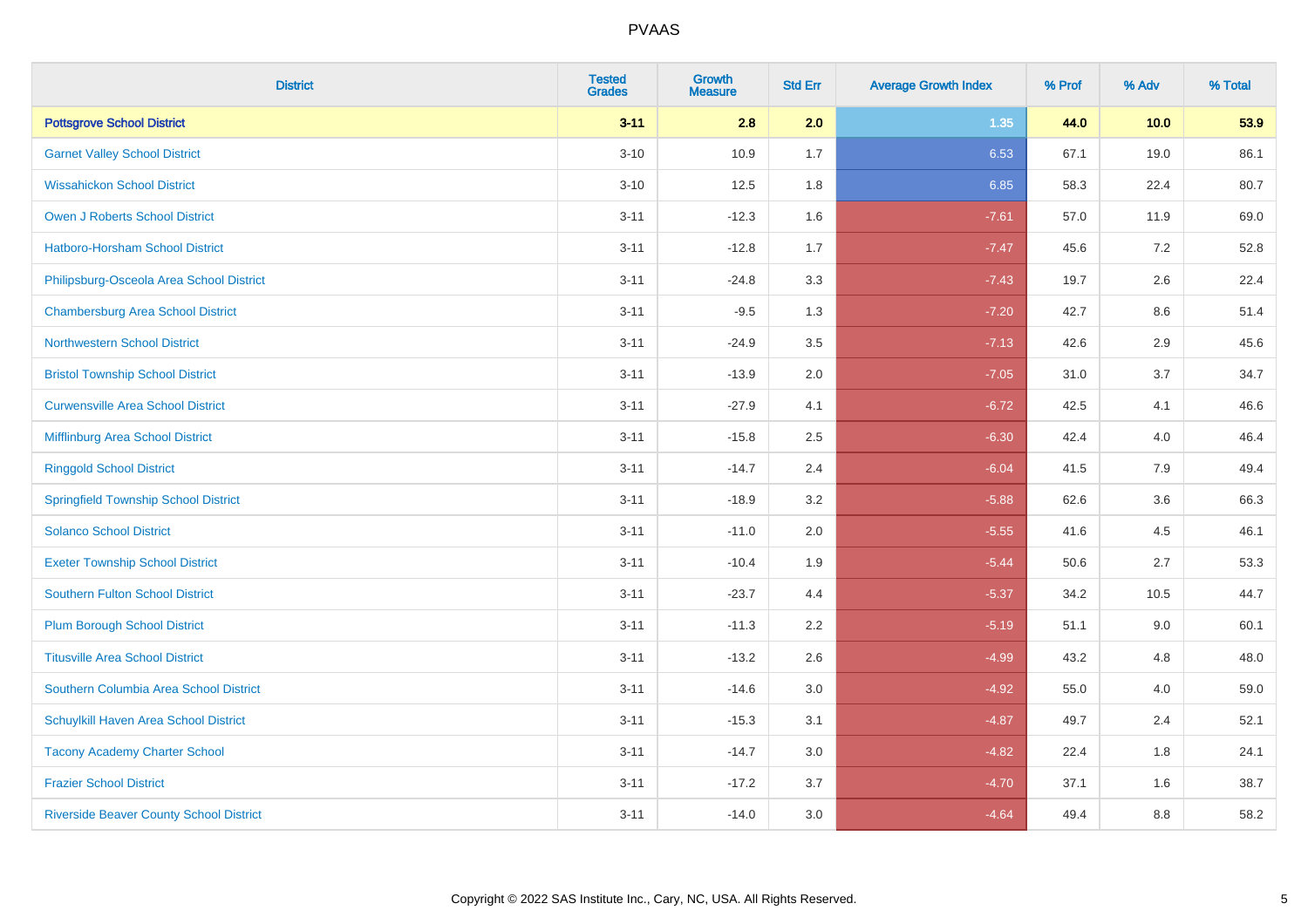| <b>District</b>                               | <b>Tested</b><br><b>Grades</b> | <b>Growth</b><br><b>Measure</b> | <b>Std Err</b> | <b>Average Growth Index</b> | % Prof | % Adv   | % Total |
|-----------------------------------------------|--------------------------------|---------------------------------|----------------|-----------------------------|--------|---------|---------|
| <b>Pottsgrove School District</b>             | $3 - 11$                       | 2.8                             | 2.0            | 1.35                        | 44.0   | 10.0    | 53.9    |
| <b>Butler Area School District</b>            | $3 - 11$                       | $-6.5$                          | 1.5            | $-4.26$                     | 42.5   | 9.4     | 51.9    |
| Southern Tioga School District                | $3 - 11$                       | $-11.5$                         | 2.7            | $-4.25$                     | 47.8   | 6.4     | 54.3    |
| <b>South Park School District</b>             | $3 - 11$                       | $-11.3$                         | 2.7            | $-4.23$                     | 53.5   | 13.7    | 67.3    |
| <b>Wellsboro Area School District</b>         | $3 - 11$                       | $-12.4$                         | 3.0            | $-4.11$                     | 49.2   | 11.9    | 61.1    |
| <b>Big Spring School District</b>             | $3 - 11$                       | $-9.8$                          | 2.4            | $-4.00$                     | 38.6   | 8.9     | 47.5    |
| Southern Huntingdon County School District    | $3 - 11$                       | $-12.9$                         | 3.2            | $-3.98$                     | 32.5   | 2.5     | 35.0    |
| <b>Minersville Area School District</b>       | $3 - 11$                       | $-14.4$                         | 3.7            | $-3.90$                     | 39.3   | 3.3     | 42.6    |
| Propel Charter School - Braddock Hills        | $3 - 11$                       | $-13.6$                         | 3.6            | $-3.81$                     | 9.7    | 1.6     | 11.3    |
| Johnsonburg Area School District              | $3 - 11$                       | $-14.1$                         | 3.9            | $-3.62$                     | 54.0   | 4.6     | 58.6    |
| <b>Berwick Area School District</b>           | $3 - 11$                       | $-9.3$                          | 2.6            | $-3.59$                     | 42.1   | 5.5     | 47.6    |
| <b>Ridgway Area School District</b>           | $3 - 11$                       | $-14.5$                         | 4.1            | $-3.56$                     | 49.0   | 9.8     | 58.8    |
| <b>Moniteau School District</b>               | $3 - 11$                       | $-11.8$                         | 3.3            | $-3.56$                     | 50.0   | $6.3\,$ | 56.3    |
| <b>Milton Area School District</b>            | $3 - 11$                       | $-8.7$                          | 2.5            | $-3.52$                     | 45.4   | 6.9     | 52.3    |
| <b>Penn-Delco School District</b>             | $3 - 11$                       | $-6.8$                          | 1.9            | $-3.51$                     | 46.6   | 3.2     | 49.8    |
| <b>Williamsburg Community School District</b> | $3 - 11$                       | $-14.3$                         | 4.1            | $-3.48$                     | 28.3   | $0.0\,$ | 28.3    |
| <b>Elizabeth Forward School District</b>      | $3 - 11$                       | $-8.4$                          | 2.4            | $-3.41$                     | 51.7   | 4.0     | 55.7    |
| <b>Steelton-Highspire School District</b>     | $3 - 11$                       | $-11.8$                         | 3.5            | $-3.40$                     | 14.5   | 0.0     | 14.5    |
| <b>Boyertown Area School District</b>         | $3 - 11$                       | $-4.7$                          | 1.5            | $-3.17$                     | 55.2   | 11.3    | 66.5    |
| <b>Wallenpaupack Area School District</b>     | $3 - 11$                       | $-7.1$                          | 2.3            | $-3.09$                     | 40.8   | 2.4     | 43.1    |
| <b>Dubois Area School District</b>            | $3 - 11$                       | $-6.2$                          | 2.0            | $-3.07$                     | 50.9   | 13.4    | 64.3    |
| <b>Palisades School District</b>              | $3 - 11$                       | $-8.7$                          | 2.8            | $-3.06$                     | 53.8   | 6.7     | 60.5    |
| <b>Pittsburgh School District</b>             | $3 - 11$                       | $-3.3$                          | 1.1            | $-3.04$                     | 33.9   | 8.2     | 42.1    |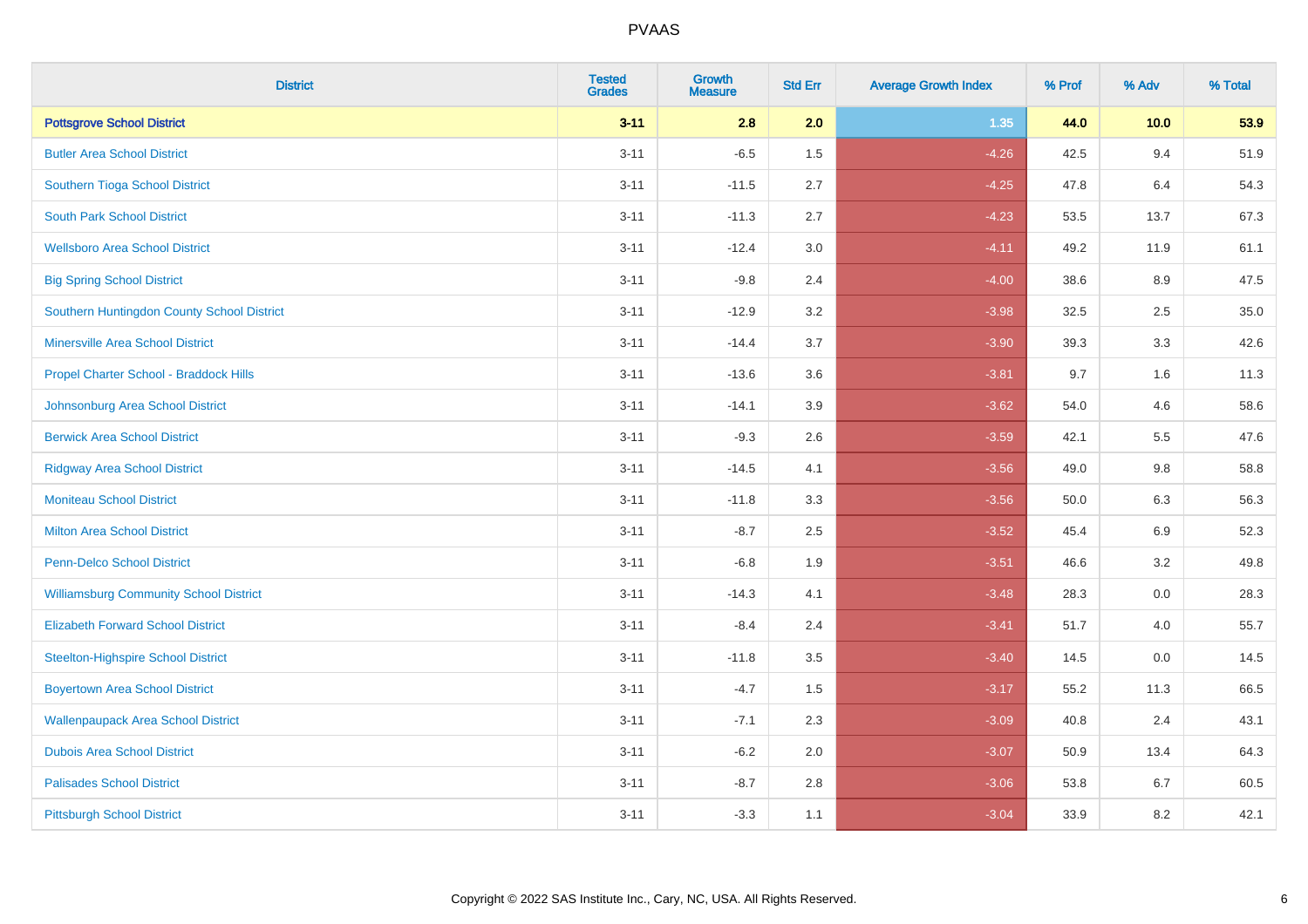| <b>District</b>                              | <b>Tested</b><br><b>Grades</b> | Growth<br><b>Measure</b> | <b>Std Err</b> | <b>Average Growth Index</b> | % Prof | % Adv   | % Total |
|----------------------------------------------|--------------------------------|--------------------------|----------------|-----------------------------|--------|---------|---------|
| <b>Pottsgrove School District</b>            | $3 - 11$                       | 2.8                      | 2.0            | 1.35                        | 44.0   | 10.0    | 53.9    |
| Philadelphia Academy Charter School          | $3 - 11$                       | $-8.9$                   | 2.9            | $-3.04$                     | 50.5   | 2.9     | 53.4    |
| <b>North East School District</b>            | $3 - 11$                       | $-9.3$                   | 3.1            | $-3.02$                     | 62.6   | 14.4    | 77.0    |
| Penn Hills School District                   | $3 - 11$                       | $-7.6$                   | 2.6            | $-2.94$                     | 33.1   | 0.7     | 33.8    |
| <b>Rochester Area School District</b>        | $3 - 11$                       | $-13.2$                  | 4.6            | $-2.89$                     | 19.5   | 1.3     | 20.8    |
| <b>Propel Charter School-Homestead</b>       | $3 - 11$                       | $-11.7$                  | 4.1            | $-2.84$                     | 15.9   | 0.0     | 15.9    |
| Nazareth Area School District                | $3 - 11$                       | $-4.7$                   | 1.7            | $-2.82$                     | 59.2   | $9.9\,$ | 69.0    |
| <b>Carlisle Area School District</b>         | $3 - 11$                       | $-5.3$                   | 1.9            | $-2.81$                     | 54.0   | 6.3     | 60.3    |
| <b>Redbank Valley School District</b>        | $3 - 11$                       | $-9.5$                   | 3.4            | $-2.77$                     | 31.5   | 4.9     | 36.4    |
| <b>Highlands School District</b>             | $3 - 11$                       | $-7.4$                   | 2.7            | $-2.76$                     | 44.4   | 3.7     | 48.2    |
| <b>Forest Hills School District</b>          | $3 - 11$                       | $-7.3$                   | 2.7            | $-2.74$                     | 41.1   | 13.7    | 54.8    |
| <b>Trinity Area School District</b>          | $3 - 11$                       | $-5.4$                   | 2.0            | $-2.71$                     | 48.3   | 11.8    | 60.1    |
| South Allegheny School District              | $3 - 11$                       | $-8.8$                   | 3.2            | $-2.70$                     | 40.5   | 0.0     | 40.5    |
| <b>Blairsville-Saltsburg School District</b> | $3 - 11$                       | $-8.0$                   | 3.0            | $-2.68$                     | 37.3   | 7.0     | 44.3    |
| <b>Harbor Creek School District</b>          | $3 - 11$                       | $-7.1$                   | 2.7            | $-2.67$                     | 48.8   | 15.2    | 64.0    |
| <b>Pine Grove Area School District</b>       | $3 - 11$                       | $-7.7$                   | 2.9            | $-2.66$                     | 42.3   | 7.7     | 50.0    |
| <b>Dunmore School District</b>               | $3 - 11$                       | $-7.7$                   | 2.9            | $-2.62$                     | 34.0   | 7.2     | 41.2    |
| <b>Coatesville Area School District</b>      | $3 - 11$                       | $-4.4$                   | 1.7            | $-2.62$                     | 36.3   | 4.2     | 40.5    |
| <b>Slippery Rock Area School District</b>    | $3 - 11$                       | $-6.3$                   | 2.5            | $-2.51$                     | 56.2   | 9.5     | 65.7    |
| <b>North Star School District</b>            | $3 - 11$                       | $-8.7$                   | 3.5            | $-2.51$                     | 47.8   | 6.0     | 53.7    |
| <b>Keystone Central School District</b>      | $3 - 11$                       | $-5.1$                   | 2.0            | $-2.46$                     | 44.7   | 4.6     | 49.4    |
| <b>Sugar Valley Rural Charter School</b>     | $3 - 11$                       | $-11.0$                  | 4.5            | $-2.46$                     | 14.9   | 0.0     | 14.9    |
| <b>Mohawk Area School District</b>           | $3 - 11$                       | $-7.5$                   | 3.1            | $-2.45$                     | 49.4   | 11.0    | 60.4    |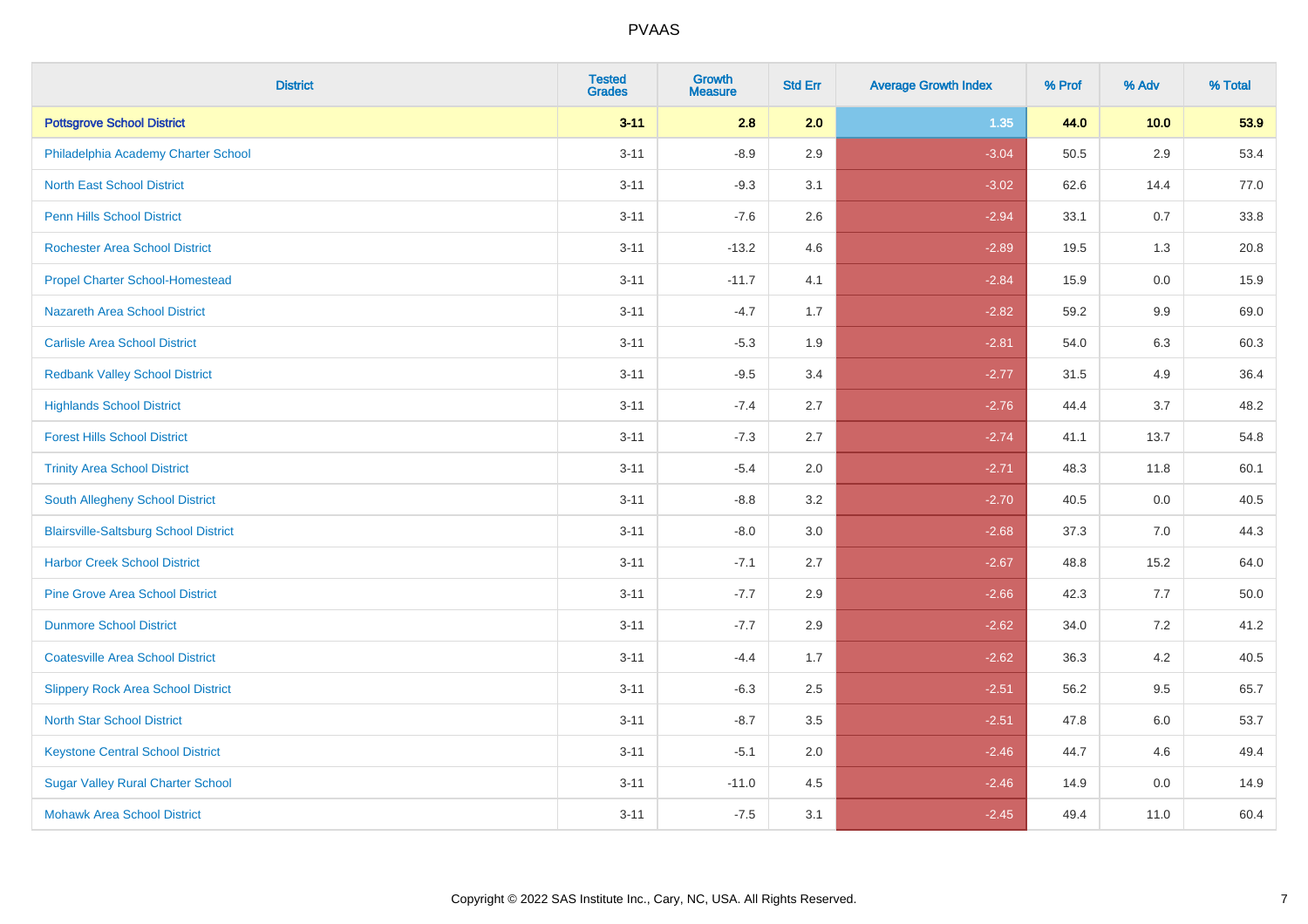| <b>District</b>                                | <b>Tested</b><br><b>Grades</b> | <b>Growth</b><br><b>Measure</b> | <b>Std Err</b> | <b>Average Growth Index</b> | % Prof | % Adv | % Total |
|------------------------------------------------|--------------------------------|---------------------------------|----------------|-----------------------------|--------|-------|---------|
| <b>Pottsgrove School District</b>              | $3 - 11$                       | 2.8                             | 2.0            | 1.35                        | 44.0   | 10.0  | 53.9    |
| <b>Farrell Area School District</b>            | $3 - 11$                       | $-10.4$                         | 4.3            | $-2.41$                     | 19.0   | 0.0   | 19.0    |
| <b>Freedom Area School District</b>            | $3 - 11$                       | $-7.1$                          | 3.0            | $-2.37$                     | 43.8   | 4.2   | 47.9    |
| <b>Southmoreland School District</b>           | $3 - 11$                       | $-8.3$                          | 3.6            | $-2.32$                     | 56.8   | 7.2   | 64.0    |
| <b>Upper Moreland Township School District</b> | $3 - 11$                       | $-5.0$                          | 2.2            | $-2.31$                     | 57.9   | 4.0   | 61.9    |
| Salisbury-Elk Lick School District             | $3 - 11$                       | $-13.5$                         | 5.9            | $-2.30$                     | 27.8   | 0.0   | 27.8    |
| <b>Indiana Area School District</b>            | $3 - 11$                       | $-5.3$                          | 2.3            | $-2.28$                     | 47.6   | 18.4  | 66.1    |
| <b>Oxford Area School District</b>             | $3 - 11$                       | $-4.3$                          | 1.9            | $-2.26$                     | 41.3   | 8.0   | 49.3    |
| <b>East Lycoming School District</b>           | $3 - 11$                       | $-6.0$                          | 2.7            | $-2.24$                     | 48.3   | 4.2   | 52.5    |
| <b>Windber Area School District</b>            | $3 - 11$                       | $-7.2$                          | 3.2            | $-2.24$                     | 55.4   | 7.2   | 62.6    |
| <b>Muncy School District</b>                   | $3 - 11$                       | $-8.1$                          | 3.7            | $-2.21$                     | 42.0   | 3.8   | 45.8    |
| Jim Thorpe Area School District                | $3 - 11$                       | $-5.8$                          | 2.7            | $-2.19$                     | 33.3   | 7.4   | 40.7    |
| <b>Perkiomen Valley School District</b>        | $3 - 11$                       | $-3.5$                          | 1.6            | $-2.18$                     | 53.8   | 13.4  | 67.2    |
| <b>Crawford Central School District</b>        | $3 - 11$                       | $-4.7$                          | 2.2            | $-2.15$                     | 40.6   | 10.5  | 51.1    |
| <b>Aliquippa School District</b>               | $3 - 11$                       | $-9.0$                          | 4.2            | $-2.14$                     | 11.0   | 0.0   | 11.0    |
| <b>Williams Valley School District</b>         | $3 - 11$                       | $-7.3$                          | 3.4            | $-2.13$                     | 23.2   | 0.0   | 23.2    |
| Middletown Area School District                | $3 - 11$                       | $-5.3$                          | 2.6            | $-2.05$                     | 46.4   | 5.3   | 51.7    |
| Karns City Area School District                | $3 - 11$                       | $-6.0$                          | 2.9            | $-2.03$                     | 53.1   | 8.3   | 61.5    |
| <b>Corry Area School District</b>              | $3 - 11$                       | $-5.3$                          | 2.6            | $-2.03$                     | 38.5   | 6.0   | 44.5    |
| <b>Upper Dauphin Area School District</b>      | $3 - 11$                       | $-6.3$                          | 3.2            | $-1.98$                     | 37.4   | 4.8   | 42.2    |
| <b>Bermudian Springs School District</b>       | $3 - 11$                       | $-5.5$                          | 2.9            | $-1.94$                     | 56.4   | 6.8   | 63.2    |
| <b>Somerset Area School District</b>           | $3 - 11$                       | $-4.4$                          | 2.3            | $-1.93$                     | 44.4   | 14.9  | 59.3    |
| <b>Mount Pleasant Area School District</b>     | $3 - 11$                       | $-5.0$                          | 2.6            | $-1.93$                     | 52.6   | 0.0   | 52.6    |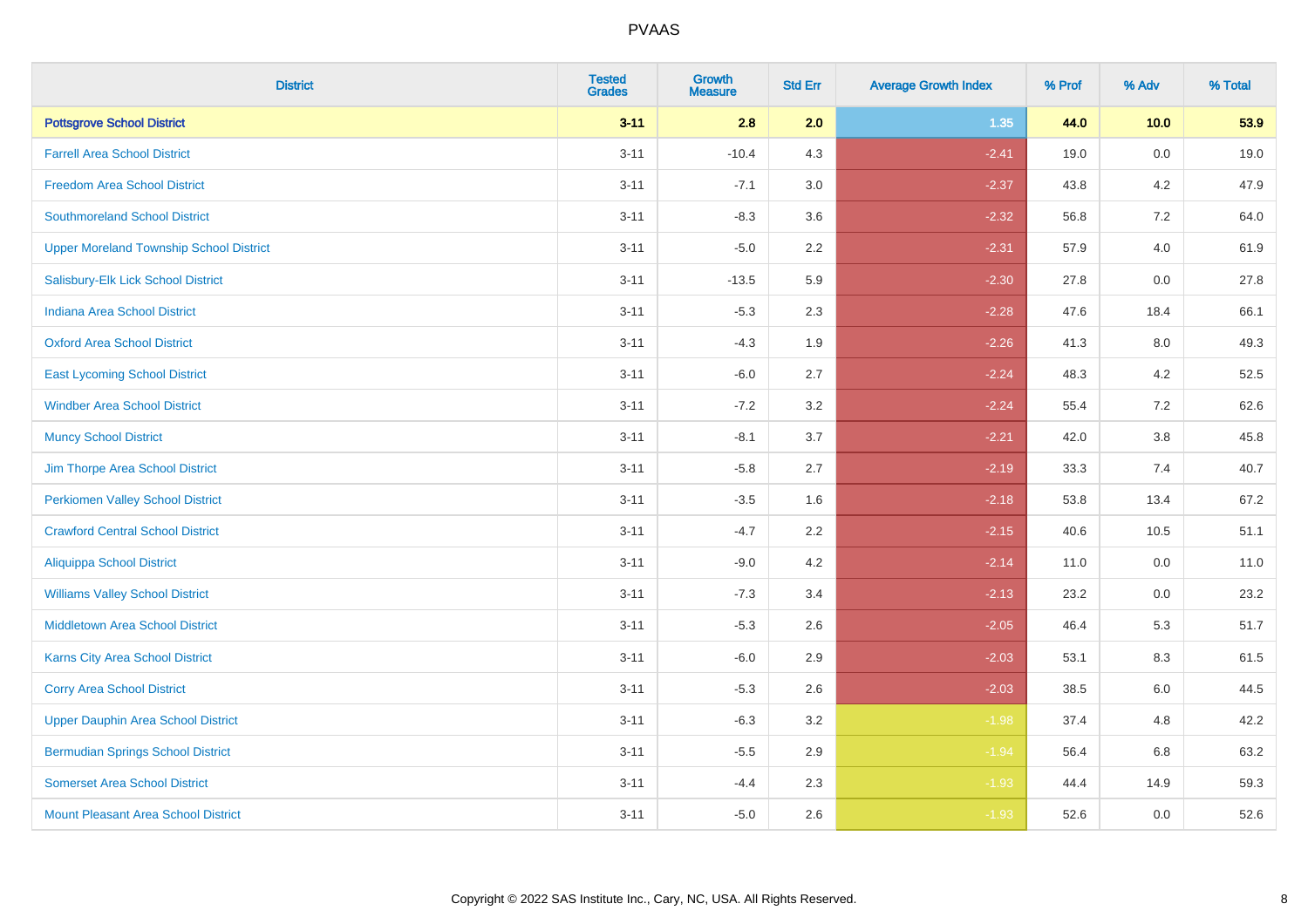| <b>District</b>                                | <b>Tested</b><br><b>Grades</b> | <b>Growth</b><br><b>Measure</b> | <b>Std Err</b> | <b>Average Growth Index</b> | % Prof | % Adv   | % Total |
|------------------------------------------------|--------------------------------|---------------------------------|----------------|-----------------------------|--------|---------|---------|
| <b>Pottsgrove School District</b>              | $3 - 11$                       | 2.8                             | 2.0            | 1.35                        | 44.0   | 10.0    | 53.9    |
| <b>Gettysburg Area School District</b>         | $3 - 11$                       | $-4.0$                          | 2.1            | $-1.89$                     | 45.3   | 14.0    | 59.3    |
| <b>Greensburg Salem School District</b>        | $3 - 11$                       | $-4.4$                          | 2.4            | $-1.88$                     | 47.6   | 4.9     | 52.4    |
| <b>East Allegheny School District</b>          | $3 - 11$                       | $-6.3$                          | 3.3            | $-1.87$                     | 31.9   | 9.7     | 41.7    |
| <b>Western Beaver County School District</b>   | $3 - 11$                       | $-7.8$                          | 4.2            | $-1.87$                     | 56.5   | 6.5     | 63.0    |
| <b>Kiski Area School District</b>              | $3 - 11$                       | $-3.7$                          | 2.0            | $-1.86$                     | 57.4   | 10.4    | 67.8    |
| <b>Brandywine Heights Area School District</b> | $3 - 11$                       | $-4.9$                          | 2.7            | $-1.81$                     | 49.2   | 8.2     | 57.4    |
| <b>Pequea Valley School District</b>           | $3 - 11$                       | $-5.8$                          | 3.2            | $-1.80$                     | 39.8   | 9.1     | 48.9    |
| <b>Pittston Area School District</b>           | $3 - 11$                       | $-10.1$                         | 5.6            | $-1.80$                     | 38.1   | 9.5     | 47.6    |
| <b>Washington School District</b>              | $3 - 11$                       | $-4.9$                          | 2.8            | $-1.76$                     | 30.1   | 2.4     | 32.5    |
| <b>Canton Area School District</b>             | $3 - 11$                       | $-5.5$                          | 3.2            | $-1.75$                     | 40.7   | 2.3     | 43.0    |
| <b>Brentwood Borough School District</b>       | $3 - 11$                       | $-5.3$                          | 3.0            | $-1.72$                     | 52.0   | 6.1     | 58.2    |
| East Pennsboro Area School District            | $3 - 11$                       | $-4.2$                          | 2.5            | $-1.71$                     | 60.8   | $8.5\,$ | 69.3    |
| <b>Fairfield Area School District</b>          | $3 - 11$                       | $-5.6$                          | 3.4            | $-1.66$                     | 57.9   | 4.0     | 61.8    |
| <b>Shamokin Area School District</b>           | $3 - 11$                       | $-7.7$                          | 4.8            | $-1.60$                     | 38.1   | 3.2     | 41.3    |
| <b>Claysburg-Kimmel School District</b>        | $3 - 11$                       | $-5.7$                          | 4.0            | $-1.42$                     | 42.9   | 8.2     | 51.0    |
| <b>Westmont Hilltop School District</b>        | $3 - 11$                       | $-4.0$                          | 2.8            | $-1.40$                     | 36.3   | 13.3    | 49.6    |
| <b>Greencastle-Antrim School District</b>      | $3 - 11$                       | $-3.0$                          | 2.2            | $-1.36$                     | 62.4   | 9.9     | 72.3    |
| <b>Ellwood City Area School District</b>       | $3 - 11$                       | $-4.2$                          | 3.2            | $-1.29$                     | 54.1   | 14.1    | 68.2    |
| <b>Shade-Central City School District</b>      | $3 - 11$                       | $-5.9$                          | 4.6            | $-1.28$                     | 27.8   | 0.0     | 27.8    |
| <b>Elk Lake School District</b>                | $3 - 11$                       | $-4.0$                          | 3.3            | $-1.23$                     | 46.2   | 3.3     | 49.4    |
| <b>Riverview School District</b>               | $3 - 11$                       | $-4.6$                          | 3.8            | $-1.20$                     | 57.9   | 15.8    | 73.7    |
| <b>Greater Johnstown School District</b>       | $3 - 11$                       | $-3.1$                          | 2.6            | $-1.19$                     | 26.1   | 0.0     | 26.1    |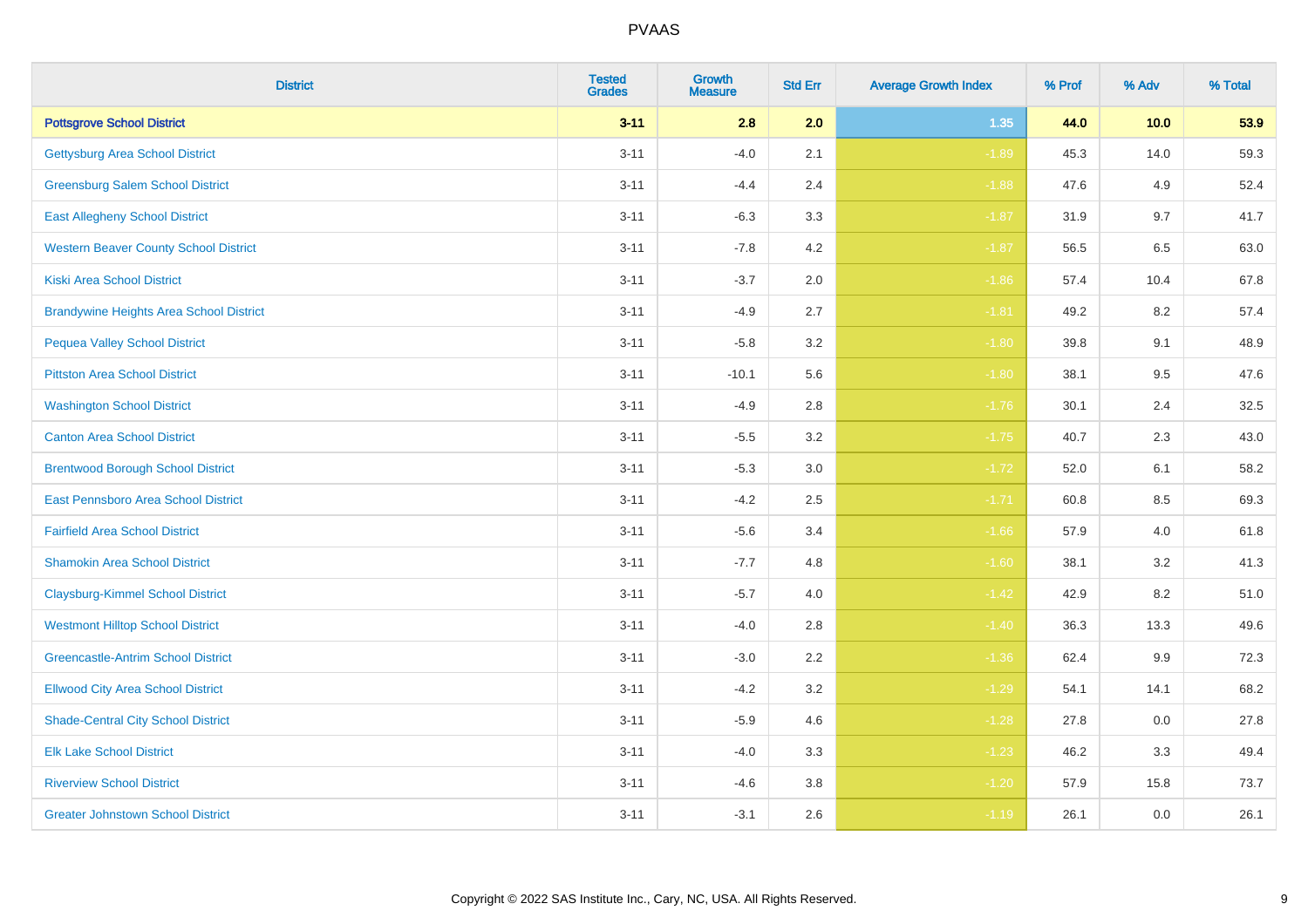| <b>District</b>                              | <b>Tested</b><br><b>Grades</b> | Growth<br><b>Measure</b> | <b>Std Err</b> | <b>Average Growth Index</b> | % Prof | % Adv   | % Total |
|----------------------------------------------|--------------------------------|--------------------------|----------------|-----------------------------|--------|---------|---------|
| <b>Pottsgrove School District</b>            | $3 - 11$                       | 2.8                      | 2.0            | 1.35                        | 44.0   | 10.0    | 53.9    |
| <b>Big Beaver Falls Area School District</b> | $3 - 11$                       | $-3.9$                   | 3.3            | $-1.18$                     | 34.1   | 3.5     | 37.6    |
| <b>Chichester School District</b>            | $3 - 11$                       | $-2.7$                   | 2.3            | $-1.17$                     | 44.6   | 6.6     | 51.2    |
| Jeannette City School District               | $3 - 11$                       | $-4.3$                   | 3.8            | $-1.13$                     | 46.7   | $7.5\,$ | 54.2    |
| <b>Dallas School District</b>                | $3 - 11$                       | $-2.5$                   | 2.2            | $-1.12$                     | 54.9   | 7.6     | 62.4    |
| Juniata Valley School District               | $3 - 11$                       | $-3.9$                   | 3.5            | $-1.10$                     | 44.4   | 3.5     | 47.8    |
| <b>Riverside School District</b>             | $3 - 11$                       | $-3.2$                   | 3.0            | $-1.09$                     | 43.0   | 9.0     | 52.0    |
| <b>Quaker Valley School District</b>         | $3 - 11$                       | $-2.8$                   | 2.6            | $-1.08$                     | 55.2   | 13.2    | 68.4    |
| Oil City Area School District                | $3 - 11$                       | $-2.9$                   | 2.6            | $-1.08$                     | 44.4   | 5.8     | 50.2    |
| <b>West Greene School District</b>           | $3 - 11$                       | $-4.5$                   | 4.3            | $-1.04$                     | 36.6   | 7.3     | 43.9    |
| <b>Lewisburg Area School District</b>        | $3 - 11$                       | $-2.7$                   | 2.6            | $-1.03$                     | 57.0   | 18.5    | 75.6    |
| <b>Seneca Valley School District</b>         | $3 - 11$                       | $-1.4$                   | 1.4            | $-0.99$                     | 57.2   | 11.4    | 68.6    |
| <b>North Hills School District</b>           | $3 - 11$                       | $-1.8$                   | 1.8            | $-0.96$                     | 59.1   | 14.1    | 73.2    |
| <b>Wyoming Valley West School District</b>   | $3 - 11$                       | $-2.2$                   | 2.4            | $-0.91$                     | 49.4   | 3.0     | 52.4    |
| <b>Austin Area School District</b>           | $3 - 11$                       | $-5.7$                   | 6.4            | $-0.90$                     | 33.3   | 5.6     | 38.9    |
| <b>Montour School District</b>               | $3 - 11$                       | $-1.8$                   | 2.1            | $-0.88$                     | 61.4   | 15.1    | 76.5    |
| <b>Charleroi School District</b>             | $3 - 11$                       | $-2.6$                   | 3.0            | $-0.86$                     | 55.7   | 7.4     | 63.1    |
| <b>Phoenixville Area School District</b>     | $3 - 11$                       | $-1.7$                   | 2.1            | $-0.83$                     | 59.9   | 10.6    | 70.5    |
| <b>Chartiers Valley School District</b>      | $3 - 11$                       | $-1.7$                   | 2.0            | $-0.81$                     | 54.7   | 8.4     | 63.1    |
| <b>Forest Area School District</b>           | $3 - 11$                       | $-4.4$                   | 5.4            | $-0.81$                     | 36.2   | 2.1     | 38.3    |
| <b>Lebanon School District</b>               | $3 - 11$                       | $-1.6$                   | 1.9            | $-0.80$                     | 24.4   | 2.6     | 27.0    |
| Shenango Area School District                | $3 - 11$                       | $-2.6$                   | 3.3            | $-0.79$                     | 50.6   | 13.9    | 64.6    |
| <b>Gillingham Charter School</b>             | $3 - 11$                       | $-4.4$                   | 5.6            | $-0.77$                     | 20.8   | 8.3     | 29.2    |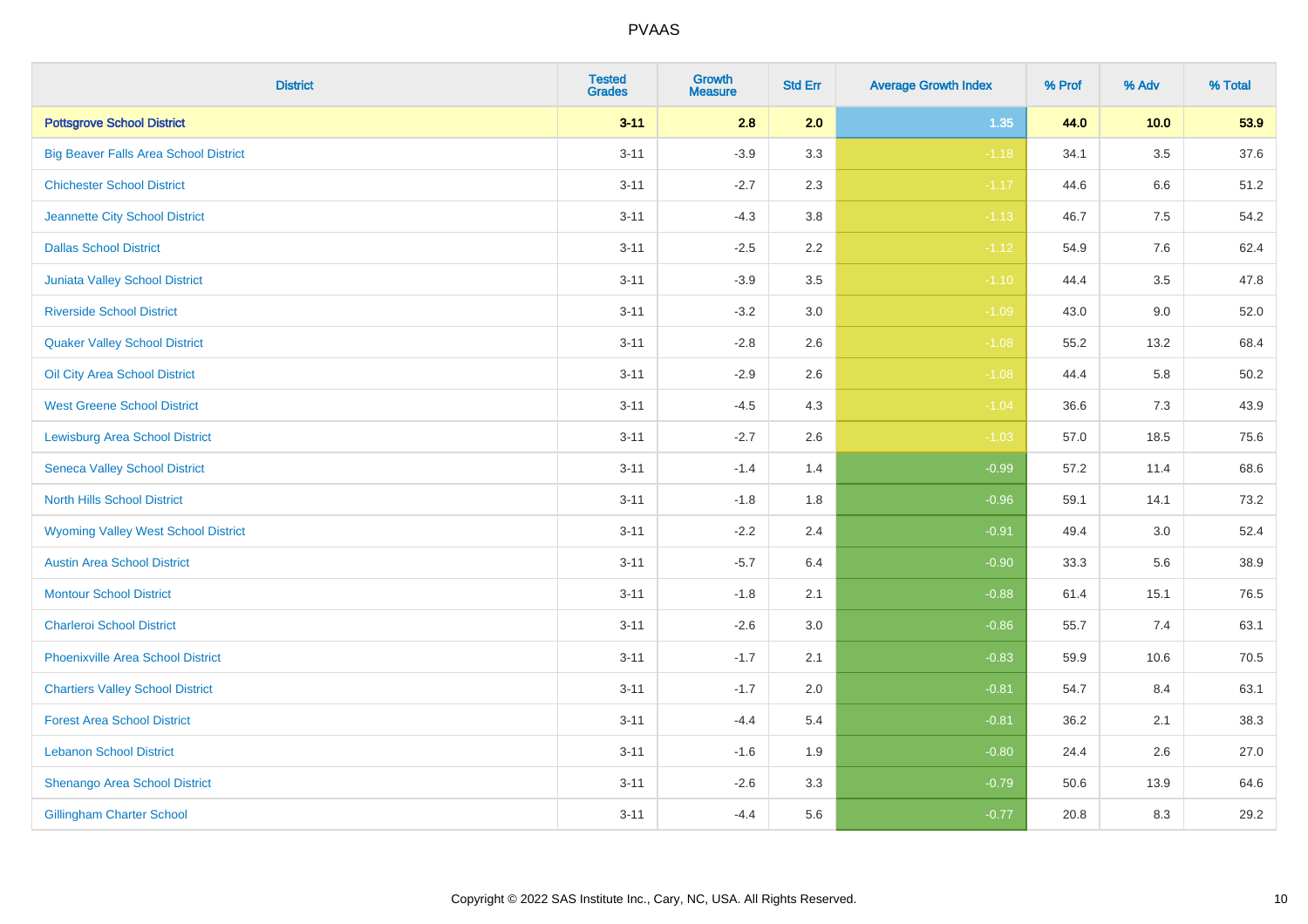| <b>District</b>                              | <b>Tested</b><br><b>Grades</b> | <b>Growth</b><br><b>Measure</b> | <b>Std Err</b> | <b>Average Growth Index</b> | % Prof | % Adv | % Total |
|----------------------------------------------|--------------------------------|---------------------------------|----------------|-----------------------------|--------|-------|---------|
| <b>Pottsgrove School District</b>            | $3 - 11$                       | 2.8                             | 2.0            | 1.35                        | 44.0   | 10.0  | 53.9    |
| <b>Bald Eagle Area School District</b>       | $3 - 11$                       | $-2.1$                          | 2.7            | $-0.75$                     | 48.4   | 9.4   | 57.7    |
| Huntingdon Area School District              | $3 - 11$                       | $-2.0$                          | 2.7            | $-0.72$                     | 36.8   | 10.3  | 47.0    |
| Mt Lebanon School District                   | $3 - 11$                       | $-1.0$                          | 1.5            | $-0.70$                     | 61.9   | 24.0  | 85.9    |
| Lehighton Area School District               | $3 - 11$                       | $-1.6$                          | 2.3            | $-0.70$                     | 51.1   | 5.6   | 56.7    |
| <b>North Pocono School District</b>          | $3 - 11$                       | $-2.3$                          | 3.4            | $-0.68$                     | 52.0   | 16.4  | 68.5    |
| <b>Cheltenham School District</b>            | $3 - 11$                       | $-1.4$                          | 2.1            | $-0.67$                     | 46.1   | 10.0  | 56.1    |
| <b>Fannett-Metal School District</b>         | $3 - 11$                       | $-3.4$                          | 5.1            | $-0.67$                     | 38.7   | 8.1   | 46.8    |
| <b>Susquehanna Community School District</b> | $3 - 11$                       | $-2.8$                          | 4.2            | $-0.66$                     | 49.4   | 6.9   | 56.3    |
| <b>Burgettstown Area School District</b>     | $3 - 11$                       | $-2.1$                          | 3.4            | $-0.62$                     | 50.0   | 1.4   | 51.4    |
| <b>Central Greene School District</b>        | $3 - 11$                       | $-1.6$                          | 2.8            | $-0.55$                     | 54.2   | 2.8   | 57.0    |
| <b>Canon-Mcmillan School District</b>        | $3 - 11$                       | $-0.8$                          | 1.6            | $-0.50$                     | 58.7   | 15.9  | 74.6    |
| South Side Area School District              | $3 - 11$                       | $-1.6$                          | 3.3            | $-0.48$                     | 50.0   | 6.8   | 56.8    |
| <b>Shaler Area School District</b>           | $3 - 11$                       | $-0.8$                          | 1.9            | $-0.43$                     | 49.1   | 9.6   | 58.7    |
| North Schuylkill School District             | $3 - 11$                       | $-1.0$                          | 2.4            | $-0.42$                     | 41.8   | 5.1   | 46.8    |
| <b>Sharpsville Area School District</b>      | $3 - 11$                       | $-1.4$                          | 3.5            | $-0.40$                     | 55.2   | 13.4  | 68.7    |
| <b>Palmerton Area School District</b>        | $3 - 11$                       | $-1.2$                          | 3.0            | $-0.39$                     | 57.4   | 5.0   | 62.4    |
| Hope For Hyndman Charter School              | $3 - 11$                       | $-2.0$                          | 6.1            | $-0.32$                     | 33.3   | 0.0   | 33.3    |
| <b>Albert Gallatin Area School District</b>  | $3 - 11$                       | $-0.8$                          | 2.4            | $-0.32$                     | 54.5   | 10.0  | 64.6    |
| <b>Cornell School District</b>               | $3 - 11$                       | $-1.6$                          | 5.0            | $-0.32$                     | 33.8   | 1.5   | 35.4    |
| <b>Tuscarora School District</b>             | $3 - 11$                       | $-0.6$                          | 2.3            | $-0.27$                     | 45.1   | 8.1   | 53.2    |
| <b>Penn Manor School District</b>            | $3 - 11$                       | $-0.4$                          | 1.6            | $-0.25$                     | 51.9   | 12.6  | 64.5    |
| <b>Lakeview School District</b>              | $3 - 11$                       | $-0.9$                          | 3.7            | $-0.24$                     | 60.3   | 3.2   | 63.5    |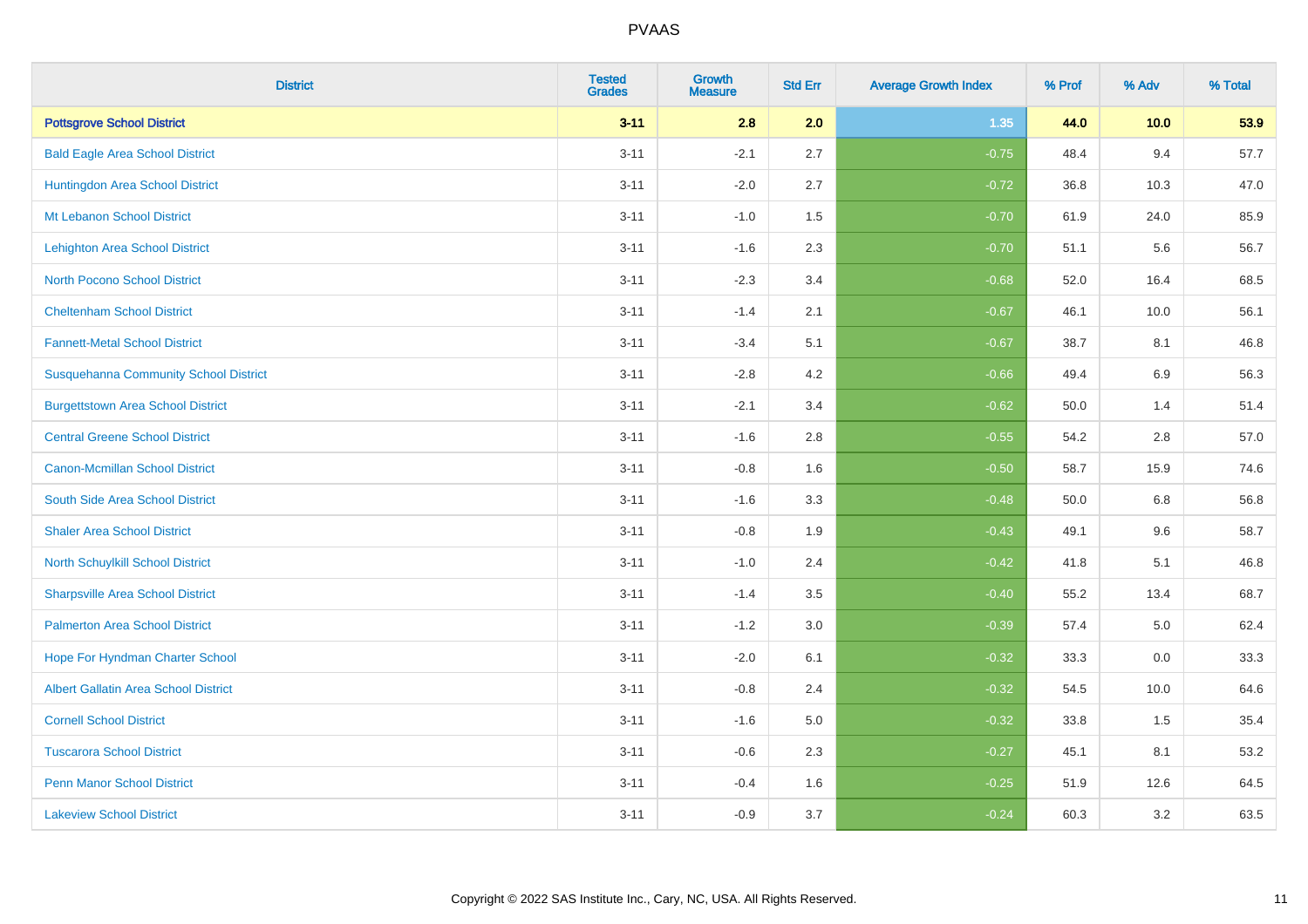| <b>District</b>                          | <b>Tested</b><br><b>Grades</b> | <b>Growth</b><br><b>Measure</b> | <b>Std Err</b> | <b>Average Growth Index</b> | % Prof | % Adv   | % Total |
|------------------------------------------|--------------------------------|---------------------------------|----------------|-----------------------------|--------|---------|---------|
| <b>Pottsgrove School District</b>        | $3 - 11$                       | 2.8                             | 2.0            | 1.35                        | 44.0   | 10.0    | 53.9    |
| <b>Girard School District</b>            | $3 - 11$                       | $-0.6$                          | 2.7            | $-0.22$                     | 53.9   | 15.6    | 69.6    |
| <b>Harrisburg City School District</b>   | $3 - 11$                       | $-0.4$                          | 2.1            | $-0.19$                     | 15.1   | 0.4     | 15.5    |
| <b>Mount Carmel Area School District</b> | $3 - 11$                       | $-0.6$                          | 3.1            | $-0.18$                     | 45.3   | 2.1     | 47.4    |
| <b>Crestwood School District</b>         | $3 - 11$                       | $-0.4$                          | 2.4            | $-0.17$                     | 57.4   | 17.0    | 74.4    |
| <b>Southern Lehigh School District</b>   | $3 - 11$                       | $-0.4$                          | 2.3            | $-0.17$                     | 66.1   | 11.9    | 78.0    |
| <b>Bellefonte Area School District</b>   | $3 - 11$                       | $-0.4$                          | 2.2            | $-0.17$                     | 47.6   | 10.6    | 58.2    |
| <b>Otto-Eldred School District</b>       | $3 - 11$                       | $-0.7$                          | 4.2            | $-0.15$                     | 56.2   | $6.2\,$ | 62.5    |
| <b>Oley Valley School District</b>       | $3 - 11$                       | $-0.4$                          | 2.8            | $-0.15$                     | 43.1   | 12.9    | 56.0    |
| <b>Central Fulton School District</b>    | $3 - 11$                       | $-0.5$                          | 3.5            | $-0.14$                     | 51.4   | 8.6     | 60.0    |
| <b>Blue Ridge School District</b>        | $3 - 11$                       | $-0.5$                          | 3.6            | $-0.12$                     | 44.6   | 3.1     | 47.7    |
| New Kensington-Arnold School District    | $3 - 11$                       | $-0.4$                          | 3.8            | $-0.10$                     | 40.7   | 3.7     | 44.4    |
| <b>Chester-Upland School District</b>    | $3 - 11$                       | $-0.3$                          | 2.7            | $-0.09$                     | 13.8   | $0.8\,$ | 14.6    |
| <b>Warren County School District</b>     | $3 - 11$                       | $-0.1$                          | 1.8            | $-0.06$                     | 37.2   | 5.3     | 42.6    |
| <b>Mercer Area School District</b>       | $3 - 11$                       | $-0.2$                          | 3.3            | $-0.06$                     | 56.0   | $8.0\,$ | 64.0    |
| <b>Penn Cambria School District</b>      | $3 - 11$                       | $-0.0$                          | 2.7            | $-0.01$                     | 61.5   | $7.7$   | 69.2    |
| <b>Susquenita School District</b>        | $3 - 11$                       | $-0.1$                          | 2.8            | $-0.01$                     | 47.7   | 10.1    | 57.8    |
| <b>Wilkes-Barre Area School District</b> | $3 - 11$                       | 0.1                             | 3.2            | 0.02                        | 35.5   | 5.4     | 40.9    |
| East Stroudsburg Area School District    | $3 - 11$                       | 0.1                             | 1.6            | 0.05                        | 45.8   | 7.8     | 53.6    |
| <b>West Branch Area School District</b>  | $3 - 11$                       | 0.2                             | 3.8            | 0.05                        | 47.2   | 1.9     | 49.1    |
| <b>Hempfield School District</b>         | $3 - 11$                       | 0.1                             | 1.4            | 0.08                        | 58.2   | 9.9     | 68.2    |
| Insight PA Cyber Charter School          | $3 - 11$                       | 0.7                             | 5.7            | 0.12                        | 50.0   | 4.8     | 54.8    |
| <b>Danville Area School District</b>     | $3 - 11$                       | 0.4                             | 2.6            | 0.15                        | 57.4   | 18.4    | 75.7    |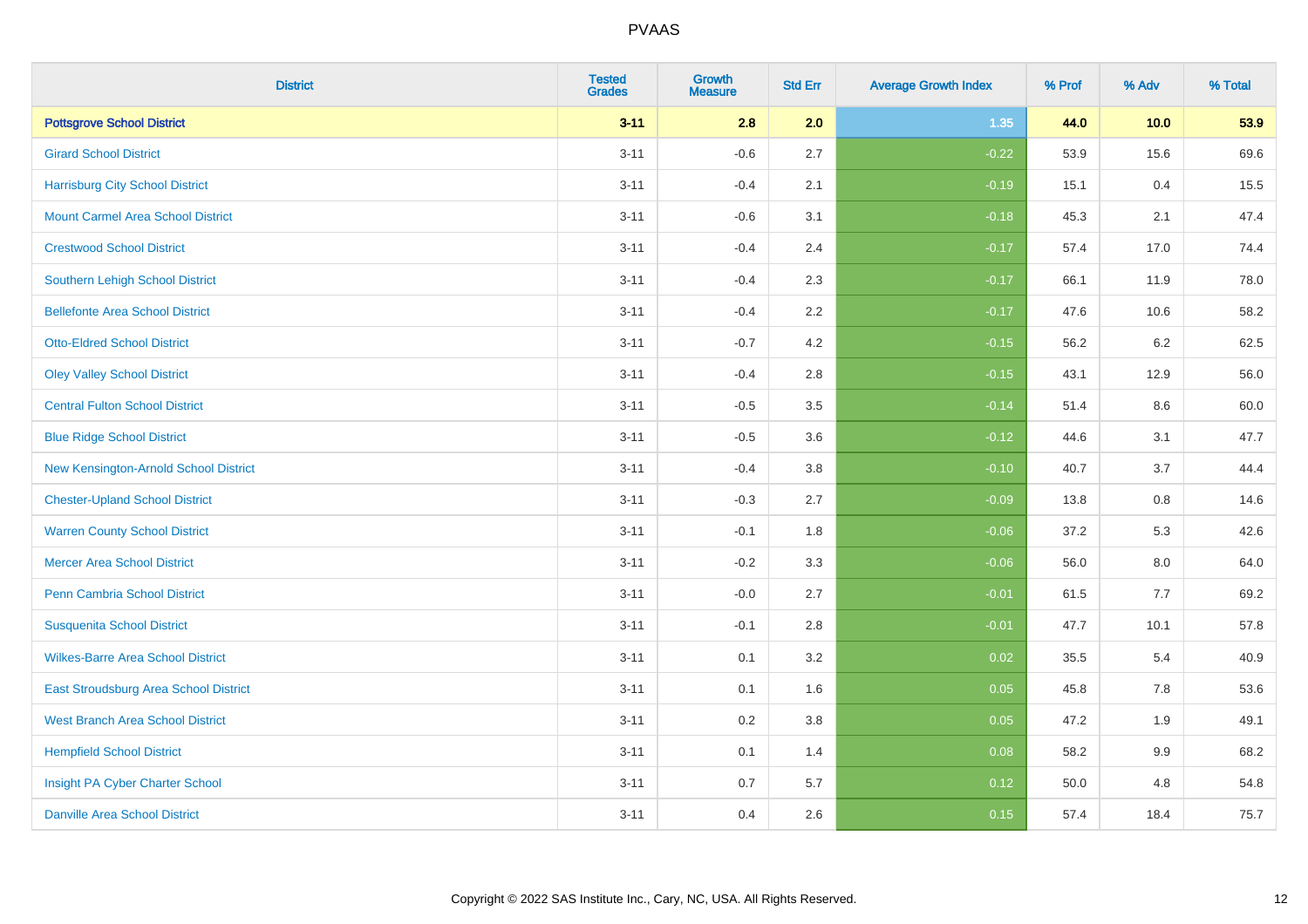| <b>District</b>                               | <b>Tested</b><br><b>Grades</b> | <b>Growth</b><br><b>Measure</b> | <b>Std Err</b> | <b>Average Growth Index</b> | % Prof | % Adv   | % Total |
|-----------------------------------------------|--------------------------------|---------------------------------|----------------|-----------------------------|--------|---------|---------|
| <b>Pottsgrove School District</b>             | $3 - 11$                       | 2.8                             | 2.0            | 1.35                        | 44.0   | 10.0    | 53.9    |
| Northern Lebanon School District              | $3 - 11$                       | 0.4                             | 2.5            | 0.15                        | 28.0   | $3.0\,$ | 31.0    |
| <b>Brockway Area School District</b>          | $3 - 11$                       | 0.6                             | 3.6            | 0.16                        | 49.2   | 7.7     | 56.9    |
| <b>Jersey Shore Area School District</b>      | $3 - 11$                       | 0.5                             | 2.6            | 0.21                        | 47.1   | 9.2     | 56.2    |
| <b>Greenville Area School District</b>        | $3 - 11$                       | 0.7                             | 2.9            | 0.26                        | 53.4   | $6.9\,$ | 60.3    |
| <b>Greater Latrobe School District</b>        | $3 - 11$                       | 0.6                             | 1.9            | 0.31                        | 55.5   | 14.1    | 69.5    |
| Lehigh Valley Academy Regional Charter School | $3 - 11$                       | 0.7                             | 2.3            | 0.32                        | 46.3   | 5.0     | 51.4    |
| <b>Lower Dauphin School District</b>          | $3 - 11$                       | 0.6                             | 1.9            | 0.33                        | 49.2   | 12.6    | 61.8    |
| <b>Lakeland School District</b>               | $3 - 11$                       | 1.1                             | 2.8            | 0.38                        | 48.6   | 3.7     | 52.3    |
| <b>Gateway School District</b>                | $3 - 11$                       | 0.8                             | $2.2\,$        | 0.38                        | 52.1   | 13.8    | 65.9    |
| South Eastern School District                 | $3 - 11$                       | 0.9                             | 2.4            | 0.39                        | 54.8   | 6.6     | 61.4    |
| <b>Galeton Area School District</b>           | $3 - 11$                       | 2.2                             | 5.3            | 0.42                        | 41.3   | 4.4     | 45.6    |
| <b>Union Area School District</b>             | $3 - 11$                       | 1.9                             | 4.3            | 0.44                        | 61.5   | $0.0\,$ | 61.5    |
| <b>Upper Adams School District</b>            | $3 - 11$                       | 1.3                             | 2.9            | 0.47                        | 55.2   | 8.6     | 63.8    |
| <b>Hanover Area School District</b>           | $3 - 11$                       | 2.2                             | 4.6            | 0.48                        | 42.9   | 5.7     | 48.6    |
| <b>Schuylkill Valley School District</b>      | $3 - 11$                       | 1.4                             | 2.5            | 0.56                        | 55.1   | 10.2    | 65.3    |
| <b>Forbes Road School District</b>            | $3 - 11$                       | 2.8                             | 5.1            | 0.56                        | 41.4   | 10.3    | 51.7    |
| <b>Commodore Perry School District</b>        | $3 - 11$                       | 3.2                             | 5.5            | 0.58                        | 58.3   | 0.0     | 58.3    |
| <b>Laurel School District</b>                 | $3 - 11$                       | 1.8                             | 3.1            | 0.59                        | 70.1   | 2.3     | 72.4    |
| <b>United School District</b>                 | $3 - 11$                       | 2.1                             | 3.4            | 0.63                        | 60.3   | 6.6     | 66.9    |
| <b>Athens Area School District</b>            | $3 - 11$                       | 1.6                             | 2.5            | 0.64                        | 46.9   | 7.6     | 54.5    |
| <b>Marple Newtown School District</b>         | $3 - 11$                       | 2.0                             | 2.4            | 0.81                        | 57.6   | 12.8    | 70.4    |
| <b>Mcguffey School District</b>               | $3 - 11$                       | 2.1                             | 2.6            | 0.81                        | 57.7   | 3.1     | 60.8    |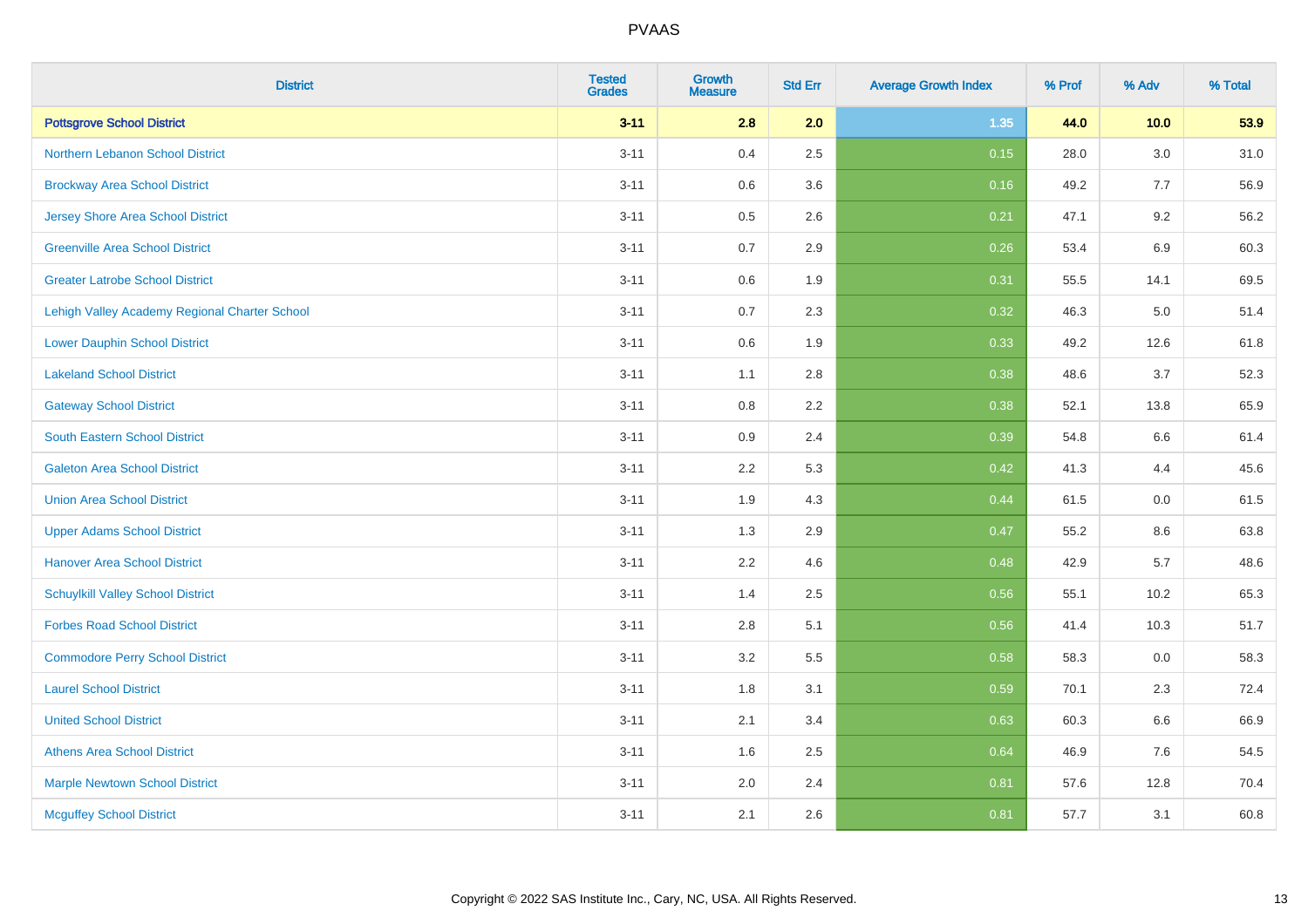| <b>District</b>                                | <b>Tested</b><br><b>Grades</b> | Growth<br><b>Measure</b> | <b>Std Err</b> | <b>Average Growth Index</b> | % Prof | % Adv   | % Total |
|------------------------------------------------|--------------------------------|--------------------------|----------------|-----------------------------|--------|---------|---------|
| <b>Pottsgrove School District</b>              | $3 - 11$                       | 2.8                      | 2.0            | 1.35                        | 44.0   | 10.0    | 53.9    |
| West Jefferson Hills School District           | $3 - 11$                       | 1.8                      | 2.1            | 0.88                        | 55.7   | 20.8    | 76.4    |
| South Fayette Township School District         | $3 - 11$                       | 1.7                      | 2.0            | 0.88                        | 61.0   | 26.5    | 87.6    |
| <b>Bedford Area School District</b>            | $3 - 11$                       | 2.5                      | 2.6            | 0.93                        | 48.5   | 10.0    | 58.5    |
| Northwestern Lehigh School District            | $3 - 11$                       | 2.2                      | 2.3            | 0.93                        | 53.3   | 9.7     | 63.0    |
| <b>Keystone School District</b>                | $3 - 11$                       | 3.1                      | 3.3            | 0.94                        | 50.6   | 6.5     | 57.1    |
| <b>Baldwin-Whitehall School District</b>       | $3 - 11$                       | 1.8                      | 1.9            | 0.94                        | 58.6   | $8.6\,$ | 67.1    |
| <b>Clairton City School District</b>           | $3 - 11$                       | 3.5                      | 3.7            | 0.95                        | 13.4   | 0.0     | 13.4    |
| <b>Lower Moreland Township School District</b> | $3 - 11$                       | 2.0                      | 2.2            | 0.95                        | 62.8   | 17.0    | 79.8    |
| <b>Berlin Brothersvalley School District</b>   | $3 - 11$                       | 4.0                      | 4.2            | 0.96                        | 48.8   | 14.0    | 62.8    |
| <b>Hopewell Area School District</b>           | $3 - 11$                       | 2.6                      | 2.7            | 0.97                        | 58.4   | 4.0     | 62.4    |
| <b>Bensalem Township School District</b>       | $3 - 11$                       | 1.6                      | 1.6            | 0.98                        | 38.8   | 8.3     | 47.1    |
| <b>Tunkhannock Area School District</b>        | $3 - 11$                       | 2.3                      | 2.2            | 1.01                        | 44.9   | 9.6     | 54.6    |
| <b>Manheim Central School District</b>         | $3 - 11$                       | 2.1                      | 2.1            | 1.01                        | 53.2   | 11.6    | 64.8    |
| <b>Franklin Regional School District</b>       | $3 - 11$                       | 2.0                      | 1.9            | 1.02                        | 66.7   | 15.5    | 82.1    |
| <b>Williamsport Area School District</b>       | $3 - 11$                       | 1.9                      | 1.8            | 1.04                        | 44.1   | 12.8    | 56.9    |
| <b>General Mclane School District</b>          | $3 - 11$                       | 3.1                      | 2.9            | 1.07                        | 62.3   | 4.9     | 67.2    |
| Meyersdale Area School District                | $3 - 11$                       | 4.2                      | 4.0            | 1.07                        | 43.1   | $6.9\,$ | 50.0    |
| <b>Leechburg Area School District</b>          | $3 - 11$                       | 4.4                      | 4.0            | 1.09                        | 47.8   | 19.6    | 67.4    |
| Morrisville Borough School District            | $3 - 11$                       | 4.8                      | 4.3            | 1.10                        | 30.2   | 2.3     | 32.6    |
| <b>Tidioute Community Charter School</b>       | $3 - 11$                       | 5.7                      | 5.1            | 1.11                        | 34.4   | 21.9    | 56.2    |
| Esperanza Cyber Charter School                 | $3 - 11$                       | 7.1                      | 6.1            | 1.16                        | 9.1    | 0.0     | 9.1     |
| <b>Central Cambria School District</b>         | $3 - 11$                       | 3.0                      | 2.5            | 1.17                        | 56.2   | 9.7     | 66.0    |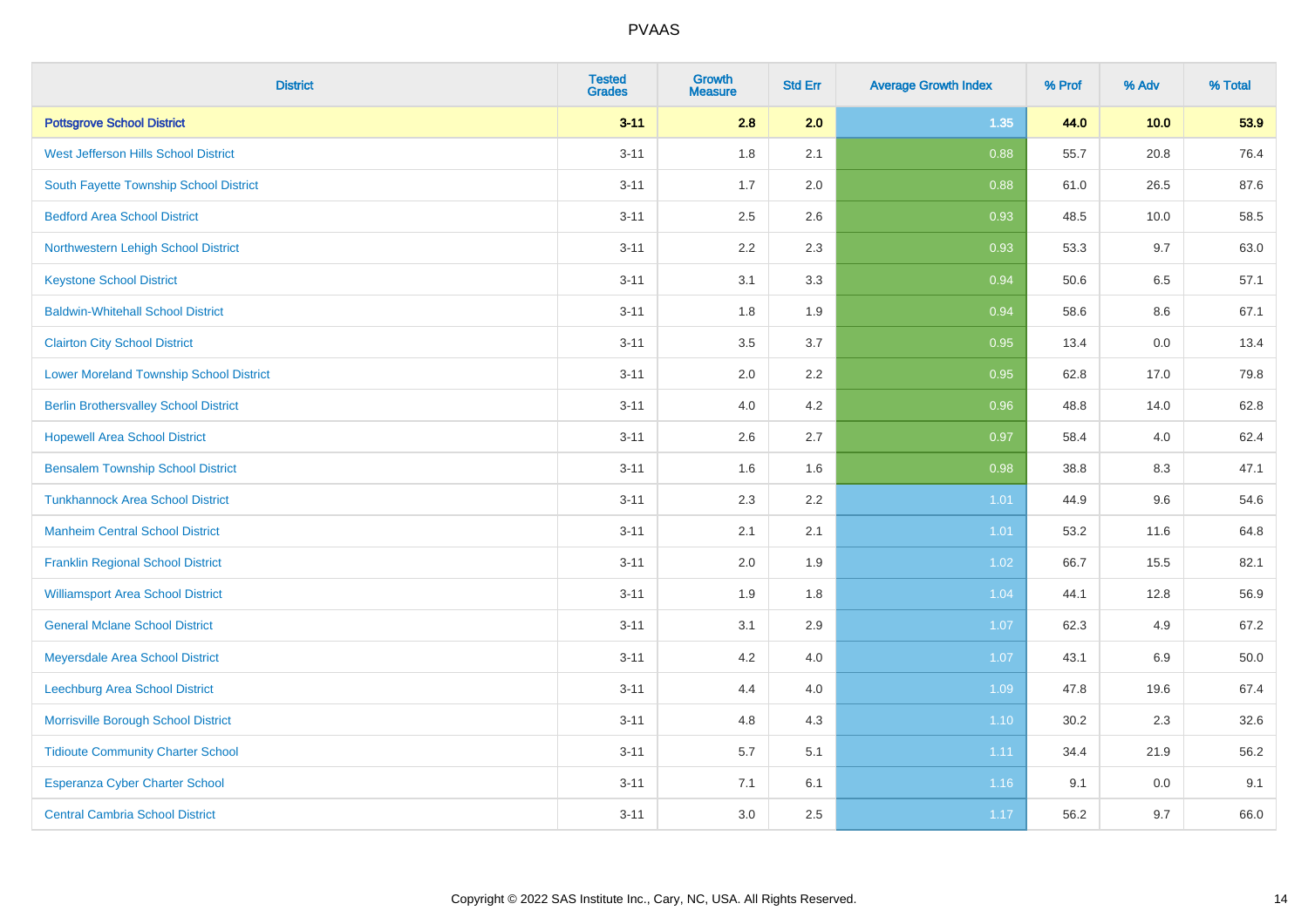| <b>District</b>                           | <b>Tested</b><br><b>Grades</b> | <b>Growth</b><br><b>Measure</b> | <b>Std Err</b> | <b>Average Growth Index</b> | % Prof | % Adv   | % Total |
|-------------------------------------------|--------------------------------|---------------------------------|----------------|-----------------------------|--------|---------|---------|
| <b>Pottsgrove School District</b>         | $3 - 11$                       | 2.8                             | 2.0            | 1.35                        | 44.0   | 10.0    | 53.9    |
| <b>Port Allegany School District</b>      | $3 - 11$                       | 4.4                             | 3.6            | 1.21                        | 28.1   | 9.4     | 37.5    |
| <b>Halifax Area School District</b>       | $3 - 11$                       | 4.7                             | 3.9            | 1.22                        | 61.5   | 9.6     | 71.2    |
| <b>Line Mountain School District</b>      | $3 - 11$                       | 4.1                             | 3.2            | 1.27                        | 52.9   | $9.2\,$ | 62.1    |
| <b>Fairview School District</b>           | $3 - 11$                       | 3.4                             | 2.6            | 1.32                        | 57.2   | 17.6    | 74.8    |
| <b>Spring Cove School District</b>        | $3 - 11$                       | 3.4                             | 2.5            | 1.33                        | 47.8   | 12.7    | 60.4    |
| <b>Ligonier Valley School District</b>    | $3 - 11$                       | 4.2                             | 3.1            | 1.34                        | 59.1   | 10.3    | 69.5    |
| <b>Pottsgrove School District</b>         | $3 - 11$                       | 2.8                             | 2.0            | 1.35                        | 44.0   | 10.0    | 53.9    |
| <b>Methacton School District</b>          | $3 - 11$                       | 2.5                             | 1.7            | 1.43                        | 62.5   | 16.4    | 79.0    |
| <b>Towanda Area School District</b>       | $3 - 11$                       | 4.0                             | 2.8            | 1.44                        | 39.4   | 6.6     | 46.0    |
| <b>Punxsutawney Area School District</b>  | $3 - 11$                       | 4.2                             | 2.9            | 1.45                        | 55.0   | 5.5     | 60.6    |
| <b>Everett Area School District</b>       | $3 - 11$                       | 5.0                             | 3.4            | 1.47                        | 60.5   | 1.3     | 61.8    |
| New Brighton Area School District         | $3 - 11$                       | 4.6                             | 3.1            | 1.47                        | 60.9   | 5.8     | 66.7    |
| <b>Burrell School District</b>            | $3 - 11$                       | 4.5                             | 3.1            | 1.48                        | 58.5   | 13.8    | 72.3    |
| <b>Warrior Run School District</b>        | $3 - 11$                       | 4.6                             | 3.0            | 1.51                        | 40.9   | 8.1     | 49.0    |
| <b>Armstrong School District</b>          | $3 - 11$                       | 2.6                             | 1.7            | 1.53                        | 51.5   | 6.1     | 57.6    |
| <b>Pleasant Valley School District</b>    | $3 - 11$                       | 3.1                             | 2.0            | 1.57                        | 57.2   | 5.5     | 62.8    |
| Millersburg Area School District          | $3 - 11$                       | 6.2                             | 3.8            | 1.63                        | 51.8   | 7.4     | 59.3    |
| <b>Conrad Weiser Area School District</b> | $3 - 11$                       | 3.6                             | 2.2            | 1.63                        | 52.1   | 2.1     | 54.2    |
| <b>Central Bucks School District</b>      | $3 - 11$                       | 1.6                             | 0.9            | 1.66                        | 63.0   | 16.8    | 79.8    |
| <b>Reach Cyber Charter School</b>         | $3 - 11$                       | 8.1                             | 4.7            | 1.72                        | 42.4   | 4.6     | 47.0    |
| <b>Northgate School District</b>          | $3 - 11$                       | 6.3                             | 3.6            | 1.73                        | 53.3   | 16.7    | 70.0    |
| <b>Bentworth School District</b>          | $3 - 11$                       | 5.7                             | 3.2            | 1.75                        | 44.2   | 19.5    | 63.6    |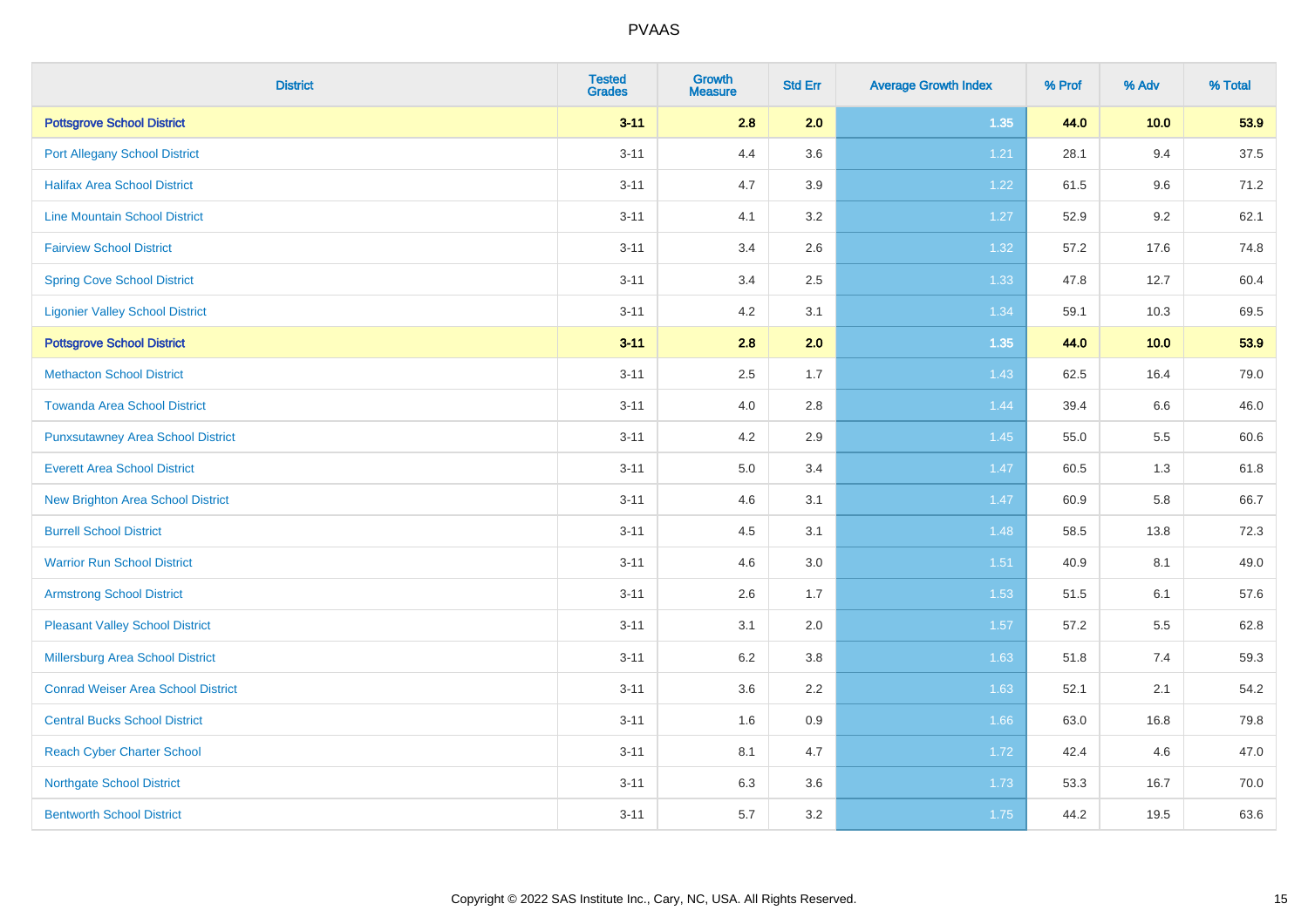| <b>District</b>                                  | <b>Tested</b><br><b>Grades</b> | <b>Growth</b><br><b>Measure</b> | <b>Std Err</b> | <b>Average Growth Index</b> | % Prof | % Adv | % Total |
|--------------------------------------------------|--------------------------------|---------------------------------|----------------|-----------------------------|--------|-------|---------|
| <b>Pottsgrove School District</b>                | $3 - 11$                       | 2.8                             | 2.0            | 1.35                        | 44.0   | 10.0  | 53.9    |
| <b>Salisbury Township School District</b>        | $3 - 11$                       | 6.3                             | 3.6            | 1.77                        | 46.2   | 6.6   | 52.8    |
| York Academy Regional Charter School             | $3 - 11$                       | 9.0                             | 5.0            | 1.79                        | 55.2   | 0.0   | 55.2    |
| <b>Laurel Highlands School District</b>          | $3 - 11$                       | 4.3                             | 2.4            | 1.81                        | 44.9   | 9.6   | 54.5    |
| <b>Hanover Public School District</b>            | $3 - 11$                       | 5.2                             | 2.8            | 1.83                        | 52.2   | 14.4  | 66.7    |
| <b>Blacklick Valley School District</b>          | $3 - 11$                       | $8.0\,$                         | 4.3            | 1.85                        | 34.1   | 0.0   | 34.1    |
| <b>Uniontown Area School District</b>            | $3 - 11$                       | $6.0\,$                         | 3.2            | 1.87                        | 62.4   | 5.9   | 68.2    |
| <b>Sharon City School District</b>               | $3 - 11$                       | 4.9                             | 2.6            | 1.87                        | 48.2   | 5.3   | 53.4    |
| <b>Steel Valley School District</b>              | $3 - 11$                       | 6.5                             | 3.4            | 1.89                        | 50.7   | 5.6   | 56.3    |
| <b>Western Wayne School District</b>             | $3 - 11$                       | $5.6\,$                         | 2.9            | 1.93                        | 41.3   | 17.4  | 58.7    |
| <b>Blackhawk School District</b>                 | $3 - 11$                       | 4.7                             | 2.3            | 2.01                        | 55.8   | 8.8   | 64.6    |
| <b>Millcreek Township School District</b>        | $3 - 11$                       | 3.1                             | 1.5            | 2.06                        | 55.6   | 14.2  | 69.7    |
| <b>Coudersport Area School District</b>          | $3 - 11$                       | 7.7                             | 3.7            | 2.06                        | 55.7   | 8.2   | 63.9    |
| <b>Keystone Oaks School District</b>             | $3 - 11$                       | $5.5\,$                         | 2.6            | 2.07                        | 53.2   | 12.1  | 65.4    |
| Community Academy Of Philadelphia Charter School | $3 - 11$                       | 5.8                             | 2.7            | 2.12                        | 26.7   | 0.9   | 27.6    |
| Pennsylvania Leadership Charter School           | $3 - 11$                       | 4.6                             | 2.2            | 2.13                        | 55.4   | 11.2  | 66.7    |
| <b>Allegheny Valley School District</b>          | $3 - 11$                       | 8.5                             | 3.9            | 2.17                        | 53.1   | 12.2  | 65.3    |
| <b>Carlynton School District</b>                 | $3 - 11$                       | 7.3                             | 3.3            | 2.22                        | 41.0   | 10.5  | 51.6    |
| <b>Agora Cyber Charter School</b>                | $3 - 11$                       | 5.8                             | 2.6            | 2.28                        | 42.8   | 6.6   | 49.4    |
| <b>Wilson Area School District</b>               | $3 - 11$                       | 6.0                             | 2.6            | 2.30                        | 48.7   | 8.5   | 57.2    |
| <b>Brookville Area School District</b>           | $3 - 11$                       | 6.9                             | 3.0            | 2.30                        | 55.2   | 15.6  | 70.8    |
| <b>Richland School District</b>                  | $3 - 11$                       | 6.7                             | 2.9            | 2.33                        | 62.2   | 19.2  | 81.4    |
| <b>Governor Mifflin School District</b>          | $3 - 11$                       | 4.1                             | 1.8            | 2.33                        | 42.5   | 7.2   | 49.7    |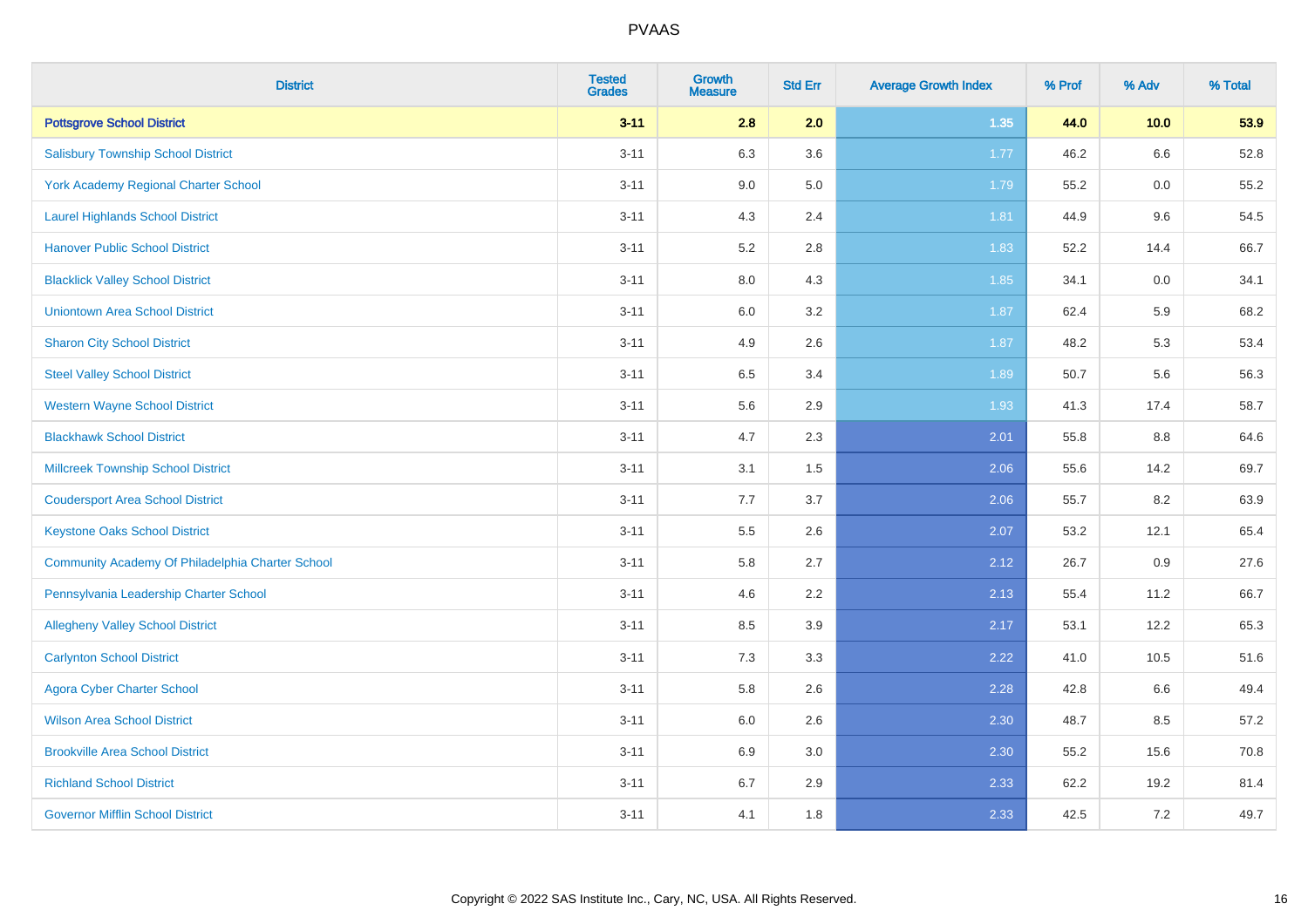| <b>District</b>                             | <b>Tested</b><br><b>Grades</b> | <b>Growth</b><br><b>Measure</b> | <b>Std Err</b> | <b>Average Growth Index</b> | % Prof | % Adv | % Total |
|---------------------------------------------|--------------------------------|---------------------------------|----------------|-----------------------------|--------|-------|---------|
| <b>Pottsgrove School District</b>           | $3 - 11$                       | 2.8                             | 2.0            | 1.35                        | 44.0   | 10.0  | 53.9    |
| <b>Franklin Area School District</b>        | $3 - 11$                       | 6.6                             | 2.8            | 2.34                        | 48.2   | 4.5   | 52.7    |
| <b>Hampton Township School District</b>     | $3 - 11$                       | 5.1                             | 2.2            | 2.35                        | 54.0   | 28.2  | 82.2    |
| <b>New Foundations Charter School</b>       | $3 - 11$                       | 5.4                             | 2.2            | 2.41                        | 47.2   | 2.5   | 49.8    |
| <b>Wattsburg Area School District</b>       | $3 - 11$                       | 6.5                             | 2.7            | 2.43                        | 42.7   | 7.6   | 50.3    |
| <b>Belle Vernon Area School District</b>    | $3 - 11$                       | 6.5                             | 2.6            | 2.44                        | 55.6   | 11.1  | 66.7    |
| Wilmington Area School District             | $3 - 11$                       | 7.5                             | 3.0            | 2.48                        | 55.1   | 5.1   | 60.2    |
| <b>Shenandoah Valley School District</b>    | $3 - 11$                       | 9.7                             | 3.9            | 2.49                        | 28.3   | 5.0   | 33.3    |
| Northampton Area School District            | $3 - 11$                       | 4.0                             | 1.6            | 2.51                        | 52.3   | 10.8  | 63.1    |
| <b>Clarion Area School District</b>         | $3 - 11$                       | 10.3                            | 4.1            | 2.51                        | 45.4   | 14.6  | 60.0    |
| Renaissance Academy Charter School          | $3 - 11$                       | 8.3                             | 3.3            | 2.54                        | 45.6   | 22.8  | 68.4    |
| New Hope-Solebury School District           | $3 - 11$                       | 7.5                             | 2.9            | 2.57                        | 68.2   | 22.7  | 90.9    |
| <b>Penncrest School District</b>            | $3 - 11$                       | 5.7                             | 2.2            | 2.57                        | 47.2   | 7.1   | 54.3    |
| <b>Kennett Consolidated School District</b> | $3 - 11$                       | 4.8                             | 1.8            | 2.61                        | 52.5   | 10.7  | 63.2    |
| <b>Spring Grove Area School District</b>    | $3 - 11$                       | 5.6                             | 2.1            | 2.68                        | 55.1   | 15.0  | 70.1    |
| <b>Homer-Center School District</b>         | $3 - 11$                       | 9.7                             | 3.6            | 2.70                        | 45.1   | 17.2  | 62.3    |
| <b>Warwick School District</b>              | $3 - 11$                       | 5.2                             | 1.9            | 2.76                        | 46.4   | 17.0  | 63.3    |
| <b>Peters Township School District</b>      | $3 - 11$                       | 5.0                             | 1.8            | 2.76                        | 59.8   | 26.1  | 85.9    |
| <b>Jenkintown School District</b>           | $3 - 11$                       | 12.5                            | 4.4            | 2.84                        | 54.6   | 29.6  | 84.1    |
| <b>Stroudsburg Area School District</b>     | $3 - 11$                       | 5.5                             | 1.9            | 2.88                        | 48.1   | 4.2   | 52.3    |
| <b>Hollidaysburg Area School District</b>   | $3 - 11$                       | 6.0                             | 2.1            | 2.88                        | 57.1   | 12.3  | 69.4    |
| Palmyra Area School District                | $3 - 11$                       | 5.6                             | 1.9            | 2.96                        | 56.4   | 15.6  | 72.0    |
| Montgomery Area School District             | $3 - 11$                       | 10.7                            | 3.6            | 2.96                        | 48.7   | 12.4  | 61.1    |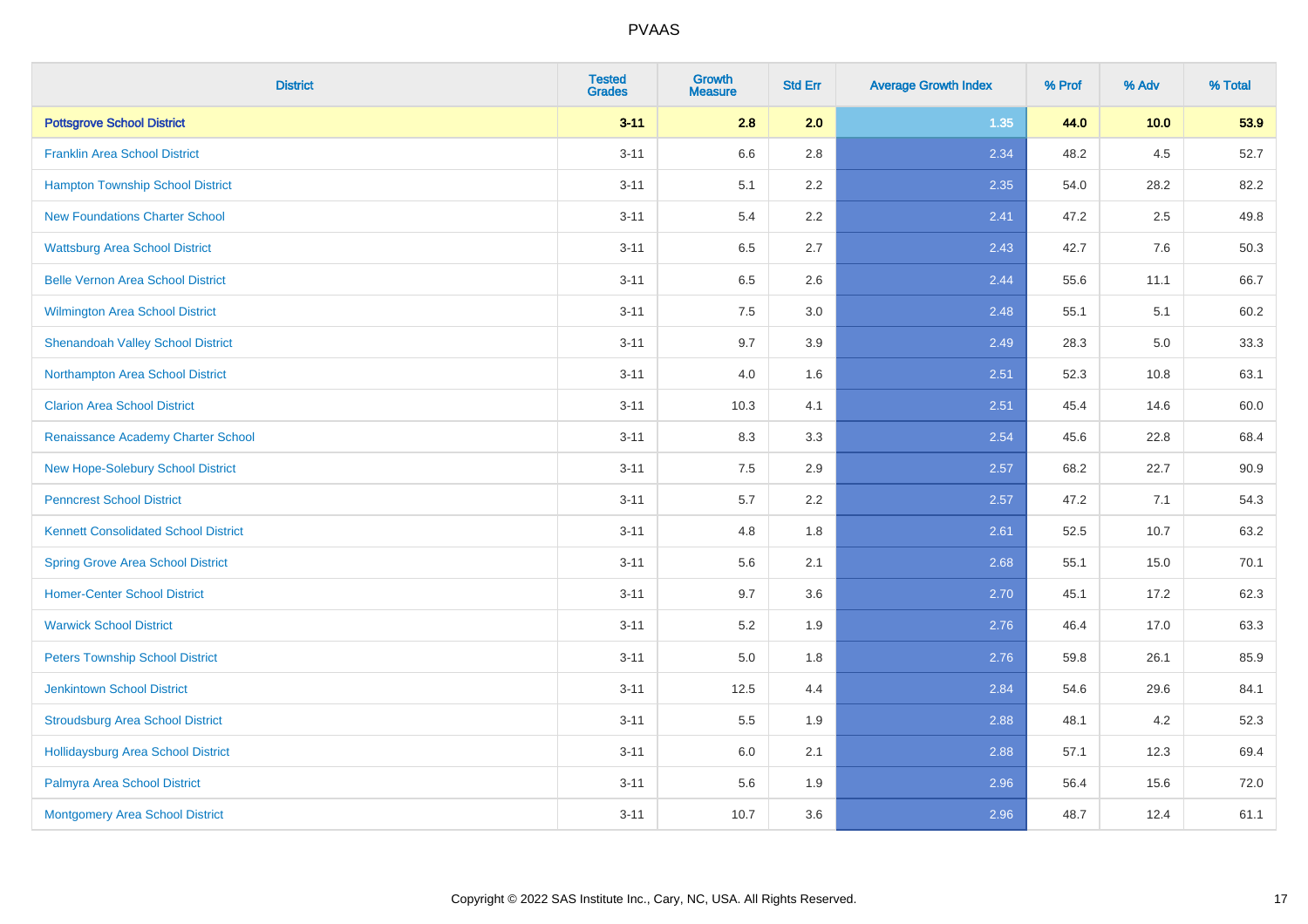| <b>District</b>                                | <b>Tested</b><br><b>Grades</b> | Growth<br><b>Measure</b> | <b>Std Err</b> | <b>Average Growth Index</b> | % Prof | % Adv | % Total |
|------------------------------------------------|--------------------------------|--------------------------|----------------|-----------------------------|--------|-------|---------|
| <b>Pottsgrove School District</b>              | $3 - 11$                       | 2.8                      | 2.0            | 1.35                        | 44.0   | 10.0  | 53.9    |
| <b>Neshaminy School District</b>               | $3 - 11$                       | 4.0                      | 1.3            | 3.02                        | 58.7   | 9.5   | 68.2    |
| Northeastern York School District              | $3 - 11$                       | 5.9                      | 2.0            | 3.03                        | 51.1   | 16.6  | 67.6    |
| Northern Cambria School District               | $3 - 11$                       | 10.0                     | 3.3            | 3.04                        | 47.4   | 5.1   | 52.6    |
| Saint Marys Area School District               | $3 - 11$                       | 7.8                      | 2.6            | 3.04                        | 57.0   | 8.2   | 65.2    |
| <b>Connellsville Area School District</b>      | $3 - 11$                       | 6.1                      | 2.0            | 3.05                        | 45.4   | 7.8   | 53.2    |
| <b>Ephrata Area School District</b>            | $3 - 11$                       | 5.6                      | 1.8            | 3.12                        | 54.7   | 9.5   | 64.2    |
| <b>Avon Grove Charter School</b>               | $3 - 11$                       | 9.0                      | 2.9            | 3.13                        | 58.8   | 16.7  | 75.5    |
| <b>Bethel Park School District</b>             | $3 - 11$                       | 5.6                      | 1.8            | 3.18                        | 65.3   | 18.6  | 83.9    |
| <b>Jamestown Area School District</b>          | $3 - 11$                       | 13.5                     | 4.2            | 3.19                        | 64.4   | 13.3  | 77.8    |
| <b>Sayre Area School District</b>              | $3 - 11$                       | 11.2                     | 3.5            | 3.20                        | 52.2   | 7.5   | 59.7    |
| <b>Wayne Highlands School District</b>         | $3 - 11$                       | 7.8                      | 2.4            | 3.23                        | 52.3   | 13.1  | 65.4    |
| <b>East Penn School District</b>               | $3 - 11$                       | 4.1                      | 1.3            | 3.27                        | 55.8   | 11.5  | 67.3    |
| Mechanicsburg Area School District             | $3 - 11$                       | 5.9                      | 1.8            | 3.29                        | 57.2   | 13.7  | 70.9    |
| <b>Central Dauphin School District</b>         | $3 - 11$                       | 4.4                      | 1.3            | 3.32                        | 53.3   | 7.4   | 60.7    |
| <b>Mastery Charter School - Hardy Williams</b> | $3 - 11$                       | 11.4                     | 3.4            | 3.33                        | 44.3   | 5.7   | 50.0    |
| Pennsylvania Virtual Charter School            | $3 - 11$                       | 11.8                     | 3.5            | 3.37                        | 56.5   | 11.1  | 67.6    |
| <b>School Lane Charter School</b>              | $3 - 11$                       | 12.4                     | 3.6            | 3.43                        | 59.1   | 9.8   | 68.9    |
| <b>Whitehall-Coplay School District</b>        | $3 - 11$                       | 6.1                      | 1.8            | 3.45                        | 49.3   | 7.4   | 56.6    |
| Hamburg Area School District                   | $3 - 11$                       | 8.9                      | 2.5            | 3.63                        | 43.5   | 8.2   | 51.7    |
| <b>Eastern York School District</b>            | $3 - 11$                       | 9.6                      | 2.6            | 3.71                        | 56.3   | 12.6  | 68.9    |
| <b>Midd-West School District</b>               | $3 - 11$                       | 10.3                     | 2.7            | 3.80                        | 58.0   | 13.4  | 71.4    |
| <b>Octorara Area School District</b>           | $3 - 11$                       | 9.1                      | 2.4            | 3.82                        | 52.1   | 8.5   | 60.6    |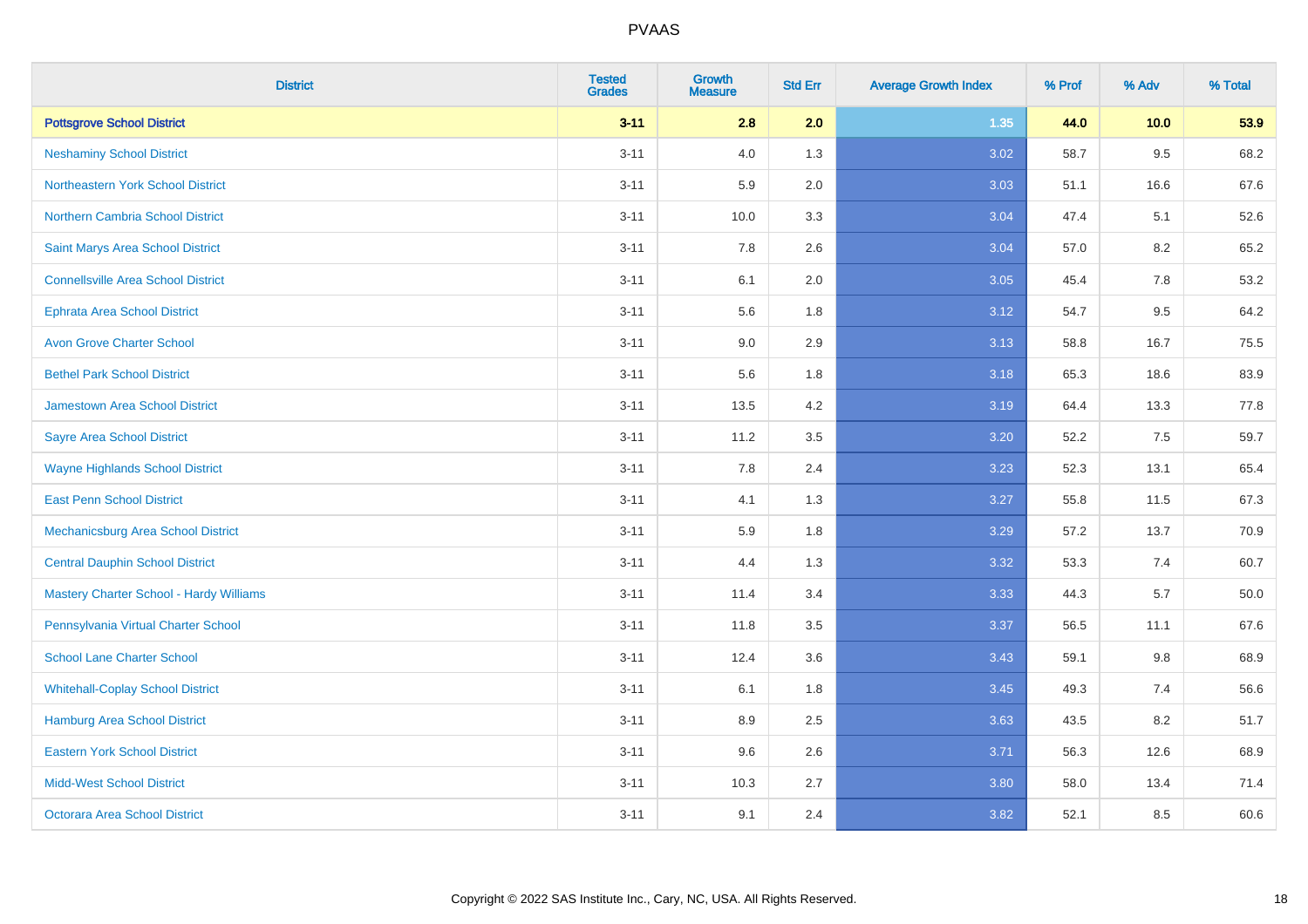| <b>District</b>                               | <b>Tested</b><br><b>Grades</b> | <b>Growth</b><br><b>Measure</b> | <b>Std Err</b> | <b>Average Growth Index</b> | % Prof | % Adv | % Total |
|-----------------------------------------------|--------------------------------|---------------------------------|----------------|-----------------------------|--------|-------|---------|
| <b>Pottsgrove School District</b>             | $3 - 11$                       | 2.8                             | 2.0            | 1.35                        | 44.0   | 10.0  | 53.9    |
| <b>Eastern Lebanon County School District</b> | $3 - 11$                       | 8.6                             | $2.2\,$        | 3.84                        | 48.8   | 11.4  | 60.3    |
| <b>Lake-Lehman School District</b>            | $3 - 11$                       | 10.8                            | 2.7            | 3.93                        | 55.3   | 7.9   | 63.2    |
| <b>Greenwood School District</b>              | $3 - 11$                       | 15.9                            | 3.9            | 4.11                        | 50.0   | 25.0  | 75.0    |
| <b>Moon Area School District</b>              | $3 - 11$                       | 8.2                             | 1.9            | 4.25                        | 58.7   | 18.5  | 77.2    |
| <b>Parkland School District</b>               | $3 - 11$                       | 5.3                             | 1.2            | 4.30                        | 58.0   | 22.3  | 80.4    |
| <b>Iroquois School District</b>               | $3 - 11$                       | 13.1                            | 3.0            | 4.35                        | 48.2   | 7.8   | 56.0    |
| <b>Spring-Ford Area School District</b>       | $3 - 11$                       | 6.0                             | 1.3            | 4.46                        | 60.8   | 16.5  | 77.4    |
| Northern Bedford County School District       | $3 - 11$                       | 16.5                            | 3.6            | 4.58                        | 51.7   | 20.0  | 71.7    |
| <b>Littlestown Area School District</b>       | $3 - 11$                       | 11.4                            | 2.5            | 4.62                        | 55.2   | 10.4  | 65.6    |
| <b>Conestoga Valley School District</b>       | $3 - 11$                       | 8.7                             | 1.8            | 4.69                        | 60.3   | 13.5  | 73.8    |
| <b>Derry Area School District</b>             | $3 - 11$                       | 13.2                            | 2.8            | 4.69                        | 60.0   | 12.5  | 72.5    |
| <b>Fort Leboeuf School District</b>           | $3 - 11$                       | 11.7                            | 2.5            | 4.73                        | 48.5   | 21.1  | 69.6    |
| <b>Shippensburg Area School District</b>      | $3 - 11$                       | 9.3                             | 1.9            | 4.84                        | 53.1   | 10.2  | 63.3    |
| <b>York Suburban School District</b>          | $3 - 11$                       | 10.1                            | 2.1            | 4.91                        | 53.5   | 27.8  | 81.3    |
| <b>West Perry School District</b>             | $3 - 11$                       | 12.5                            | 2.5            | 4.99                        | 56.6   | 8.4   | 65.0    |
| <b>Cornwall-Lebanon School District</b>       | $3 - 11$                       | 8.3                             | 1.6            | 5.08                        | 47.2   | 8.4   | 55.6    |
| <b>Cocalico School District</b>               | $3 - 11$                       | 10.6                            | 2.0            | 5.18                        | 50.8   | 14.1  | 64.8    |
| <b>Haverford Township School District</b>     | $3 - 11$                       | 8.0                             | 1.5            | 5.27                        | 53.0   | 25.5  | 78.6    |
| Fox Chapel Area School District               | $3 - 11$                       | 9.8                             | 1.8            | 5.36                        | 56.6   | 28.6  | 85.2    |
| <b>Mifflin County School District</b>         | $3 - 11$                       | 9.1                             | 1.7            | 5.49                        | 47.1   | 6.7   | 53.8    |
| <b>Unionville-Chadds Ford School District</b> | $3 - 11$                       | 17.1                            | 3.1            | 5.51                        | 68.1   | 13.2  | 81.3    |
| <b>Mountain View School District</b>          | $3 - 11$                       | 20.9                            | 3.5            | 5.91                        | 57.8   | 20.3  | 78.1    |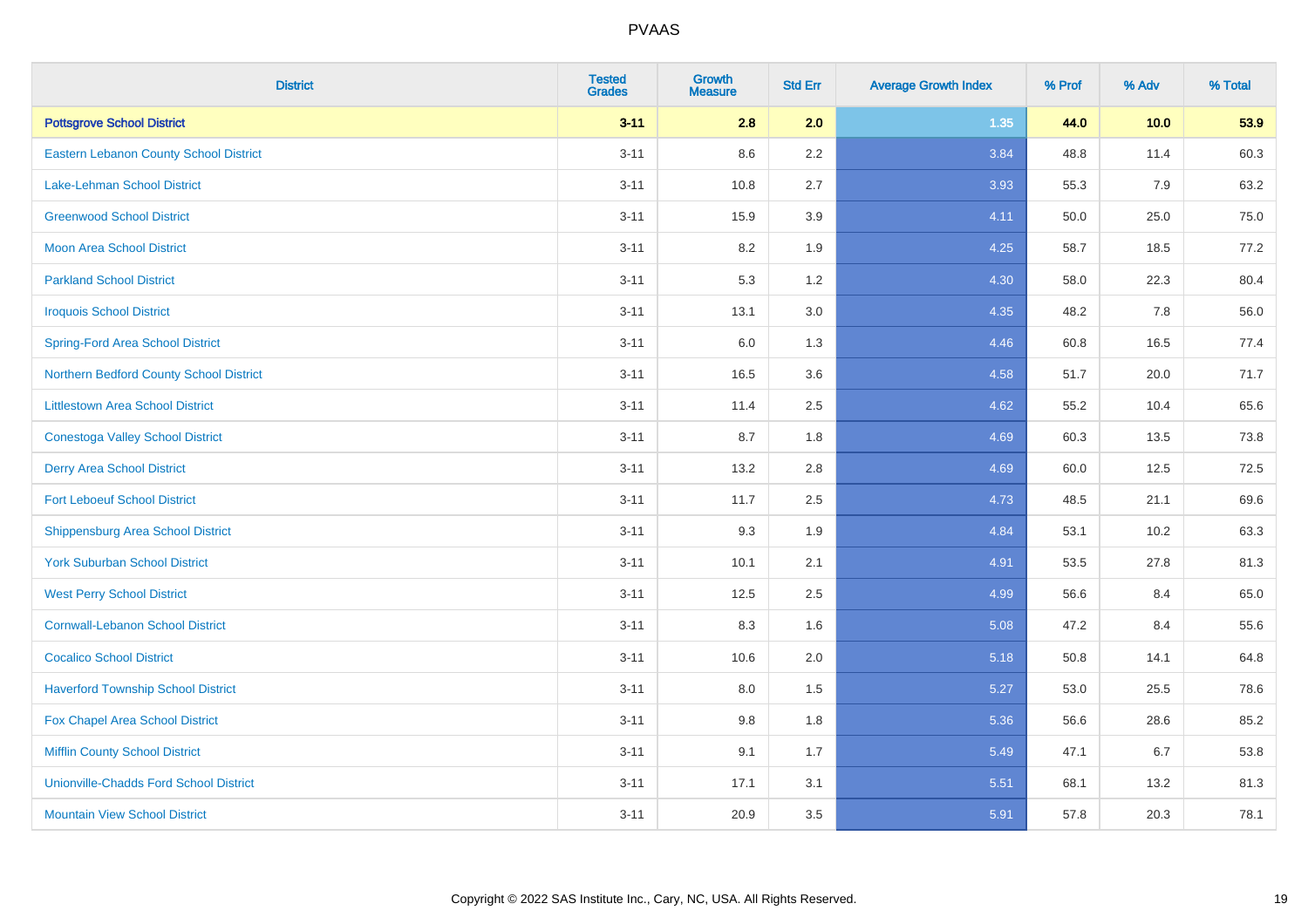| <b>District</b>                          | <b>Tested</b><br><b>Grades</b> | <b>Growth</b><br><b>Measure</b> | <b>Std Err</b> | <b>Average Growth Index</b> | % Prof | % Adv | % Total |
|------------------------------------------|--------------------------------|---------------------------------|----------------|-----------------------------|--------|-------|---------|
| <b>Pottsgrove School District</b>        | $3 - 11$                       | 2.8                             | 2.0            | 1.35                        | 44.0   | 10.0  | 53.9    |
| <b>Saucon Valley School District</b>     | $3 - 11$                       | 14.7                            | 2.5            | 5.98                        | 48.7   | 20.2  | 69.0    |
| <b>Abington Heights School District</b>  | $3 - 11$                       | 13.5                            | 2.2            | 6.27                        | 58.3   | 16.2  | 74.5    |
| <b>Pine-Richland School District</b>     | $3 - 11$                       | 11.5                            | 1.8            | 6.31                        | 60.6   | 24.4  | 85.0    |
| <b>Deer Lakes School District</b>        | $3 - 11$                       | 17.0                            | 2.7            | 6.32                        | 61.5   | 16.4  | 77.9    |
| <b>Hazleton Area School District</b>     | $3 - 11$                       | 9.6                             | 1.4            | 6.77                        | 45.0   | 7.8   | 52.9    |
| Southern York County School District     | $3 - 11$                       | 14.2                            | 2.1            | 6.91                        | 55.1   | 18.1  | 73.1    |
| <b>Delaware Valley School District</b>   | $3 - 11$                       | 12.6                            | 1.8            | 6.93                        | 55.2   | 16.2  | 71.4    |
| <b>Reading School District</b>           | $3 - 11$                       | 10.1                            | 1.4            | 7.25                        | 24.7   | 2.4   | 27.2    |
| <b>Valley View School District</b>       | $3 - 11$                       | 18.1                            | 2.4            | 7.42                        | 53.7   | 14.7  | 68.4    |
| Pennsylvania Cyber Charter School        | $3 - 11$                       | 11.6                            | 1.5            | 7.54                        | 46.3   | 5.0   | 51.3    |
| <b>Upper Merion Area School District</b> | $3 - 11$                       | 15.3                            | 2.0            | 7.62                        | 59.3   | 19.3  | 78.6    |
| <b>Council Rock School District</b>      | $3 - 11$                       | 8.9                             | 1.2            | 7.65                        | 62.8   | 16.6  | 79.4    |
| <b>Penn-Trafford School District</b>     | $3 - 11$                       | 13.4                            | 1.7            | 7.87                        | 62.3   | 21.9  | 84.2    |
| <b>Pennsbury School District</b>         | $3 - 11$                       | 11.7                            | 1.5            | 7.90                        | 60.1   | 21.3  | 81.3    |
| <b>Great Valley School District</b>      | $3 - 11$                       | 15.0                            | 1.9            | 7.98                        | 50.0   | 35.0  | 85.0    |
| Northern York County School District     | $3 - 11$                       | 15.6                            | 2.0            | 7.98                        | 57.4   | 11.5  | 68.8    |
| <b>Springfield School District</b>       | $3 - 11$                       | 13.8                            | 1.7            | 7.99                        | 60.9   | 21.5  | 82.4    |
| <b>Bethlehem Area School District</b>    | $3 - 11$                       | 9.3                             | 1.1            | 8.15                        | 44.7   | 12.0  | 56.7    |
| <b>Colonial School District</b>          | $3 - 11$                       | 14.0                            | 1.7            | 8.21                        | 60.2   | 19.6  | 79.8    |
| <b>Souderton Area School District</b>    | $3 - 11$                       | 12.4                            | 1.5            | 8.28                        | 61.7   | 15.2  | 76.9    |
| <b>North Penn School District</b>        | $3 - 11$                       | 9.1                             | 1.1            | 8.36                        | 55.8   | 17.0  | 72.8    |
| <b>Dallastown Area School District</b>   | $3 - 11$                       | 13.5                            | 1.5            | 8.84                        | 56.0   | 17.9  | 73.8    |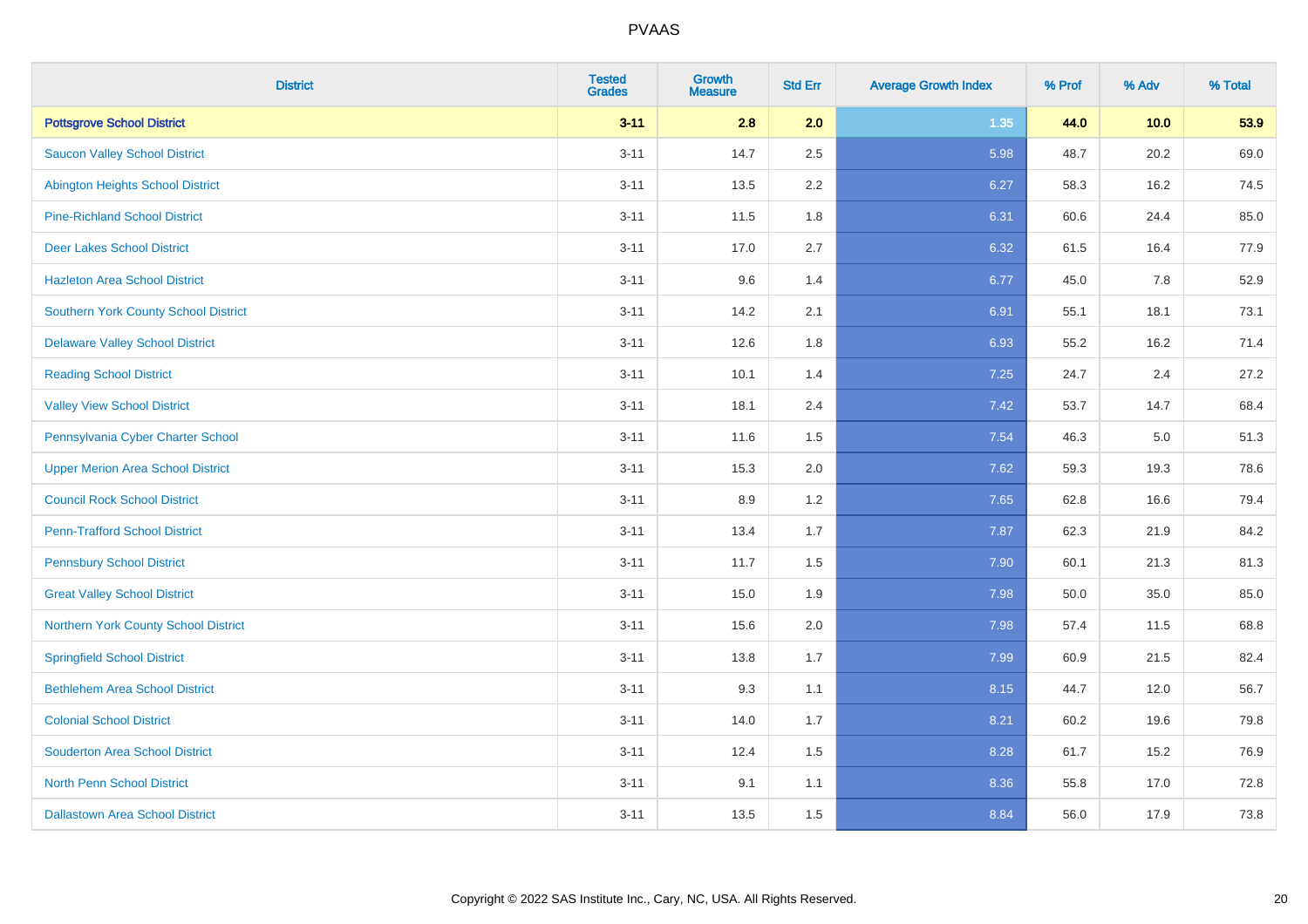| <b>District</b>                           | <b>Tested</b><br><b>Grades</b> | Growth<br><b>Measure</b> | <b>Std Err</b> | <b>Average Growth Index</b> | % Prof | % Adv   | % Total |
|-------------------------------------------|--------------------------------|--------------------------|----------------|-----------------------------|--------|---------|---------|
| <b>Pottsgrove School District</b>         | $3 - 11$                       | 2.8                      | 2.0            | 1.35                        | 44.0   | 10.0    | 53.9    |
| <b>Norwin School District</b>             | $3 - 11$                       | 18.0                     | 1.7            | 10.37                       | 58.5   | 27.0    | 85.4    |
| <b>West Chester Area School District</b>  | $3 - 11$                       | 12.6                     | 1.2            | 10.38                       | 66.8   | 20.2    | 87.0    |
| <b>Upper Saint Clair School District</b>  | $3 - 11$                       | 18.5                     | 1.7            | 10.65                       | 61.8   | 30.1    | 91.9    |
| Downingtown Area School District          | $3 - 11$                       | 12.1                     | 1.1            | 10.67                       | 60.0   | 23.5    | 83.6    |
| <b>Upper Perkiomen School District</b>    | $3 - 11$                       | 22.1                     | 2.1            | 10.74                       | 57.7   | 13.2    | 70.9    |
| <b>North Allegheny School District</b>    | $3 - 11$                       | 17.4                     | 1.3            | 13.52                       | 59.5   | 28.1    | 87.6    |
| <b>State College Area School District</b> | $3 - 11$                       | 20.5                     | 1.4            | 14.33                       | 58.0   | 25.9    | 84.0    |
| <b>Lower Merion School District</b>       | $3 - 11$                       | 19.0                     | 1.3            | 14.93                       | 55.6   | 29.9    | 85.5    |
| <b>York City School District</b>          | $3 - 12$                       | $-28.9$                  | 2.1            | $-13.59$                    | 6.0    | 0.3     | 6.2     |
| <b>Lancaster School District</b>          | $3 - 12$                       | $-15.8$                  | 1.5            | $-10.90$                    | 14.6   | 2.3     | 16.9    |
| <b>Erie City School District</b>          | $3 - 12$                       | $-14.5$                  | 1.6            | $-9.26$                     | 25.4   | 3.0     | 28.4    |
| <b>Norristown Area School District</b>    | $3 - 12$                       | $-12.8$                  | 1.6            | $-7.98$                     | 23.5   | $2.3\,$ | 25.7    |
| <b>Tulpehocken Area School District</b>   | $3 - 12$                       | $-13.7$                  | 2.8            | $-4.81$                     | 36.7   | 2.8     | 39.4    |
| <b>Penns Manor Area School District</b>   | $3 - 12$                       | $-17.0$                  | 3.7            | $-4.52$                     | 29.7   | 3.1     | 32.8    |
| <b>Annville-Cleona School District</b>    | $3 - 12$                       | $-12.1$                  | 2.7            | $-4.46$                     | 34.9   | $7.8\,$ | 42.6    |
| Lampeter-Strasburg School District        | $3 - 12$                       | $-8.6$                   | 2.0            | $-4.33$                     | 55.1   | 9.8     | 64.8    |
| <b>West Mifflin Area School District</b>  | $3-12$                         | $-12.3$                  | 2.9            | $-4.22$                     | 39.7   | 10.3    | 50.0    |
| Catasauqua Area School District           | $3 - 12$                       | $-12.1$                  | 3.0            | $-4.00$                     | 36.8   | 7.6     | 44.3    |
| <b>Bradford Area School District</b>      | $3 - 12$                       | $-9.3$                   | 2.4            | $-3.87$                     | 45.8   | 8.3     | 54.2    |
| Northern Lehigh School District           | $3 - 12$                       | $-10.4$                  | 2.7            | $-3.82$                     | 28.0   | 9.3     | 37.3    |
| <b>Interboro School District</b>          | $3-12$                         | $-7.3$                   | 2.1            | $-3.43$                     | 46.6   | 4.8     | 51.4    |
| <b>Tamaqua Area School District</b>       | $3 - 12$                       | $-8.2$                   | 2.5            | $-3.24$                     | 44.5   | 1.9     | 46.4    |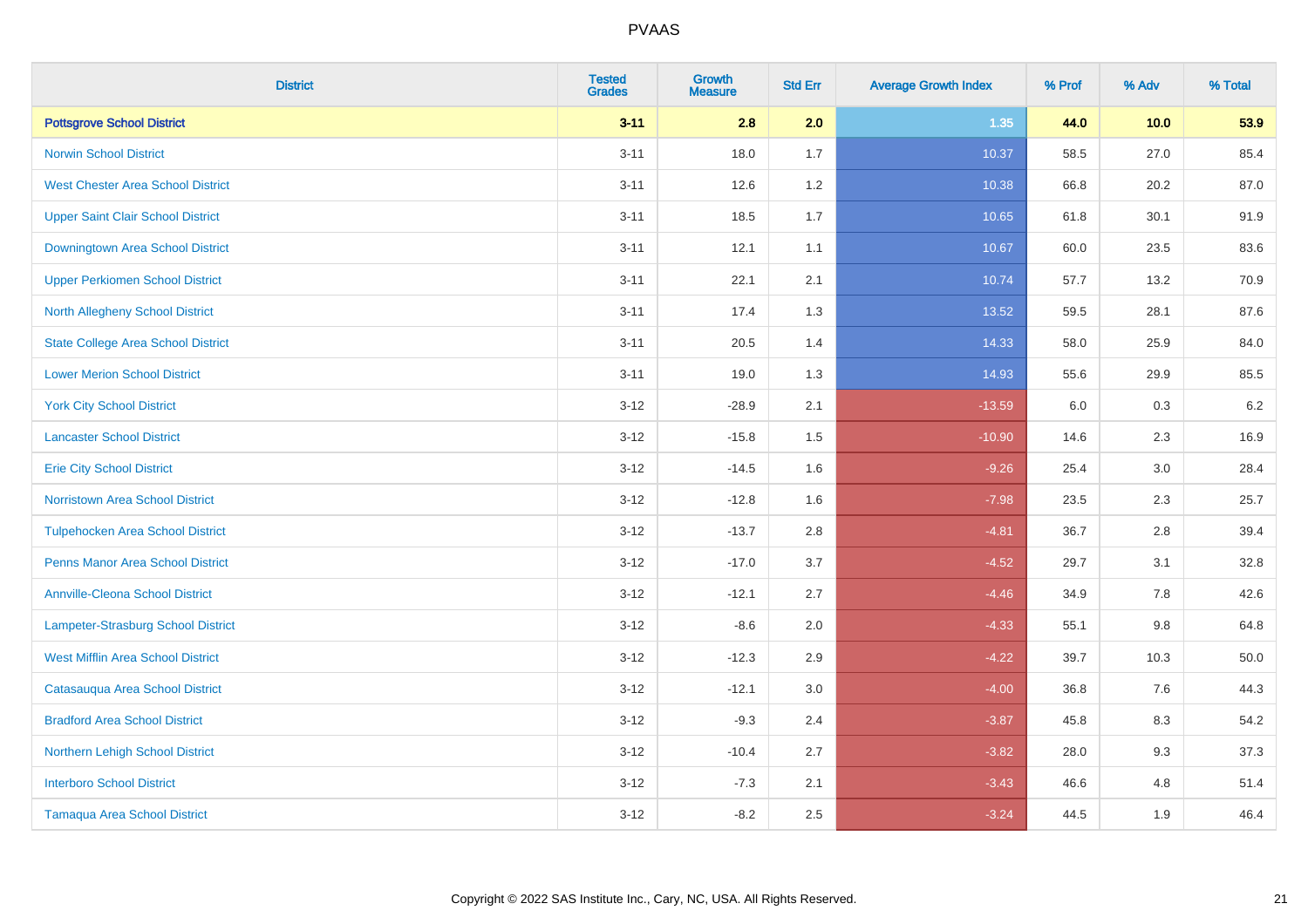| <b>District</b>                                 | <b>Tested</b><br><b>Grades</b> | <b>Growth</b><br><b>Measure</b> | <b>Std Err</b> | <b>Average Growth Index</b> | % Prof | % Adv   | % Total |
|-------------------------------------------------|--------------------------------|---------------------------------|----------------|-----------------------------|--------|---------|---------|
| <b>Pottsgrove School District</b>               | $3 - 11$                       | 2.8                             | 2.0            | 1.35                        | 44.0   | 10.0    | 53.9    |
| <b>Waynesboro Area School District</b>          | $3 - 12$                       | $-6.1$                          | 1.9            | $-3.20$                     | 50.0   | 6.8     | 56.8    |
| <b>Conneaut School District</b>                 | $3 - 12$                       | $-7.5$                          | 2.6            | $-2.91$                     | 38.4   | 7.4     | 45.8    |
| <b>Easton Area School District</b>              | $3 - 12$                       | $-4.1$                          | 1.4            | $-2.91$                     | 39.9   | 4.0     | 43.9    |
| <b>Union City Area School District</b>          | $3 - 12$                       | $-10.2$                         | 3.6            | $-2.87$                     | 42.9   | 3.2     | 46.0    |
| <b>Northern Potter School District</b>          | $3 - 12$                       | $-13.1$                         | 4.6            | $-2.84$                     | 37.5   | $0.0\,$ | 37.5    |
| <b>Quakertown Community School District</b>     | $3 - 12$                       | $-4.4$                          | 1.6            | $-2.70$                     | 56.5   | 10.0    | 66.6    |
| <b>New Castle Area School District</b>          | $3 - 12$                       | $-6.4$                          | 2.4            | $-2.66$                     | 32.5   | 4.3     | 36.8    |
| Northern Tioga School District                  | $3 - 12$                       | $-7.5$                          | 2.8            | $-2.64$                     | 54.0   | $1.2$   | 55.2    |
| Juniata County School District                  | $3 - 12$                       | $-4.9$                          | 2.1            | $-2.26$                     | 38.5   | 2.9     | 41.4    |
| <b>Keystone Education Center Charter School</b> | $3-12$                         | $-12.9$                         | 5.9            | $-2.19$                     | 28.0   | 0.0     | 28.0    |
| Susquehanna Township School District            | $3-12$                         | $-5.8$                          | 2.7            | $-2.17$                     | 36.0   | 5.6     | 41.6    |
| <b>Forest City Regional School District</b>     | $3 - 12$                       | $-6.0$                          | 3.0            | $-1.96$                     | 44.1   | 0.0     | 44.1    |
| <b>Central Columbia School District</b>         | $3 - 12$                       | $-4.8$                          | 2.6            | $-1.86$                     | 53.7   | 14.8    | 68.5    |
| <b>Brownsville Area School District</b>         | $3 - 12$                       | $-7.2$                          | 3.9            | $-1.83$                     | 34.4   | 6.1     | 40.5    |
| <b>Old Forge School District</b>                | $3 - 12$                       | $-5.9$                          | 3.4            | $-1.73$                     | 52.9   | 7.1     | 60.0    |
| <b>Twin Valley School District</b>              | $3 - 12$                       | $-3.6$                          | 2.1            | $-1.69$                     | 49.6   | 7.1     | 56.8    |
| <b>Pottstown School District</b>                | $3 - 12$                       | $-4.0$                          | 2.4            | $-1.68$                     | 29.8   | 1.2     | 31.0    |
| <b>Bristol Borough School District</b>          | $3 - 12$                       | $-4.3$                          | 3.4            | $-1.27$                     | 39.7   | 1.3     | 41.0    |
| <b>Apollo-Ridge School District</b>             | $3-12$                         | $-4.7$                          | 3.7            | $-1.24$                     | 50.0   | 10.0    | 60.0    |
| <b>Scranton School District</b>                 | $3 - 12$                       | $-2.9$                          | 2.4            | $-1.22$                     | 45.6   | 3.6     | 49.1    |
| <b>Chestnut Ridge School District</b>           | $3 - 12$                       | $-3.4$                          | 2.9            | $-1.17$                     | 46.6   | 5.8     | 52.4    |
| <b>Conemaugh Township Area School District</b>  | $3-12$                         | $-3.7$                          | 3.4            | $-1.09$                     | 53.8   | 17.6    | 71.4    |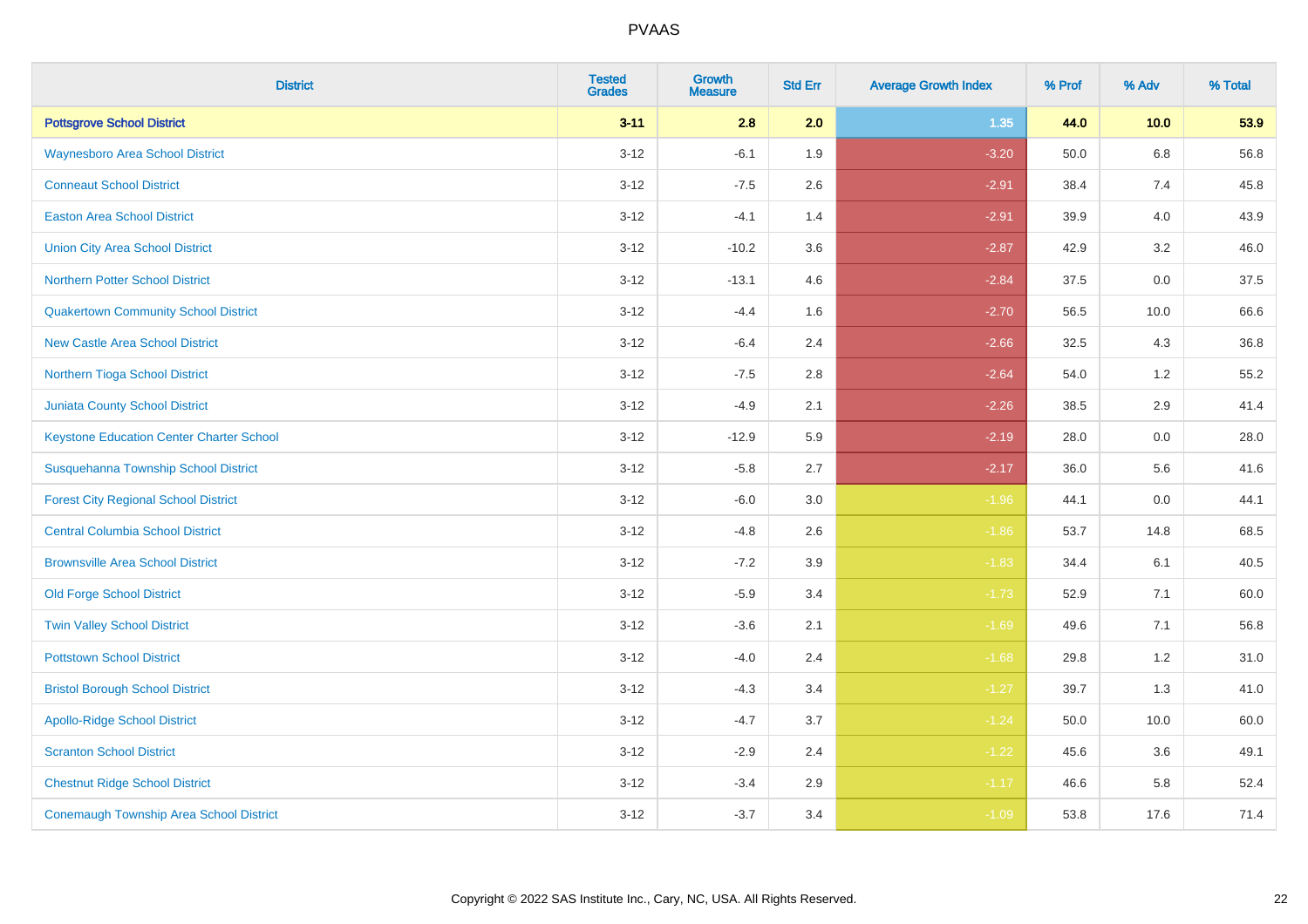| <b>District</b>                               | <b>Tested</b><br><b>Grades</b> | <b>Growth</b><br><b>Measure</b> | <b>Std Err</b> | <b>Average Growth Index</b> | % Prof | % Adv | % Total |
|-----------------------------------------------|--------------------------------|---------------------------------|----------------|-----------------------------|--------|-------|---------|
| <b>Pottsgrove School District</b>             | $3 - 11$                       | 2.8                             | 2.0            | 1.35                        | 44.0   | 10.0  | 53.9    |
| <b>Columbia Borough School District</b>       | $3-12$                         | $-3.1$                          | 3.5            | $-0.89$                     | 29.5   | 1.9   | 31.4    |
| <b>Conemaugh Valley School District</b>       | $3 - 12$                       | $-3.2$                          | 4.1            | $-0.78$                     | 48.2   | 5.6   | 53.7    |
| <b>Turkeyfoot Valley Area School District</b> | $3 - 12$                       | $-4.3$                          | 5.6            | $-0.76$                     | 22.0   | 5.1   | 27.1    |
| <b>Clarion-Limestone Area School District</b> | $3 - 12$                       | $-2.5$                          | 4.1            | $-0.60$                     | 56.8   | 6.8   | 63.6    |
| <b>Manheim Township School District</b>       | $3 - 12$                       | $-0.9$                          | 1.6            | $-0.58$                     | 53.2   | 15.5  | 68.7    |
| <b>Elizabethtown Area School District</b>     | $3 - 12$                       | $-0.9$                          | 1.9            | $-0.47$                     | 50.0   | 11.2  | 61.2    |
| <b>Conewago Valley School District</b>        | $3 - 12$                       | $-0.9$                          | 2.0            | $-0.45$                     | 51.7   | 9.6   | 61.3    |
| <b>Bangor Area School District</b>            | $3 - 12$                       | $-0.9$                          | 2.0            | $-0.43$                     | 44.3   | 4.7   | 49.0    |
| <b>Panther Valley School District</b>         | $3 - 12$                       | $-0.6$                          | 3.3            | $-0.19$                     | 47.9   | 4.3   | 52.1    |
| <b>Millville Area School District</b>         | $3 - 12$                       | $-0.9$                          | 4.7            | $-0.18$                     | 51.4   | 5.4   | 56.8    |
| <b>Kutztown Area School District</b>          | $3 - 12$                       | $-0.2$                          | 3.2            | $-0.05$                     | 55.4   | 13.3  | 68.7    |
| <b>Avella Area School District</b>            | $3 - 12$                       | $-0.3$                          | 4.7            | $-0.05$                     | 49.3   | 14.5  | 63.8    |
| <b>Smethport Area School District</b>         | $3 - 12$                       | 0.6                             | 3.9            | 0.15                        | 37.0   | 1.8   | 38.9    |
| <b>Wyomissing Area School District</b>        | $3 - 12$                       | $0.8\,$                         | 2.6            | 0.33                        | 55.7   | 17.6  | 73.3    |
| <b>Tussey Mountain School District</b>        | $3 - 12$                       | 1.5                             | 3.7            | 0.40                        | 38.6   | 1.8   | 40.4    |
| <b>Newport School District</b>                | $3 - 12$                       | 1.4                             | 3.5            | 0.41                        | 51.5   | 10.3  | 61.8    |
| <b>Roberto Clemente Charter School</b>        | $3 - 12$                       | 2.2                             | 4.9            | 0.45                        | 27.5   | 5.0   | 32.5    |
| <b>Purchase Line School District</b>          | $3 - 12$                       | 1.7                             | 3.5            | 0.47                        | 43.1   | 5.4   | 48.5    |
| <b>Radnor Township School District</b>        | $3 - 12$                       | 1.0                             | 2.1            | 0.50                        | 65.0   | 23.2  | 88.2    |
| <b>Union School District</b>                  | $3 - 12$                       | 2.3                             | 4.2            | 0.54                        | 32.6   | 7.0   | 39.5    |
| <b>Camp Hill School District</b>              | $3 - 12$                       | 2.3                             | 3.0            | 0.78                        | 53.6   | 17.5  | 71.1    |
| <b>North Clarion County School District</b>   | $3 - 12$                       | 3.7                             | 4.3            | 0.85                        | 67.5   | 15.0  | 82.5    |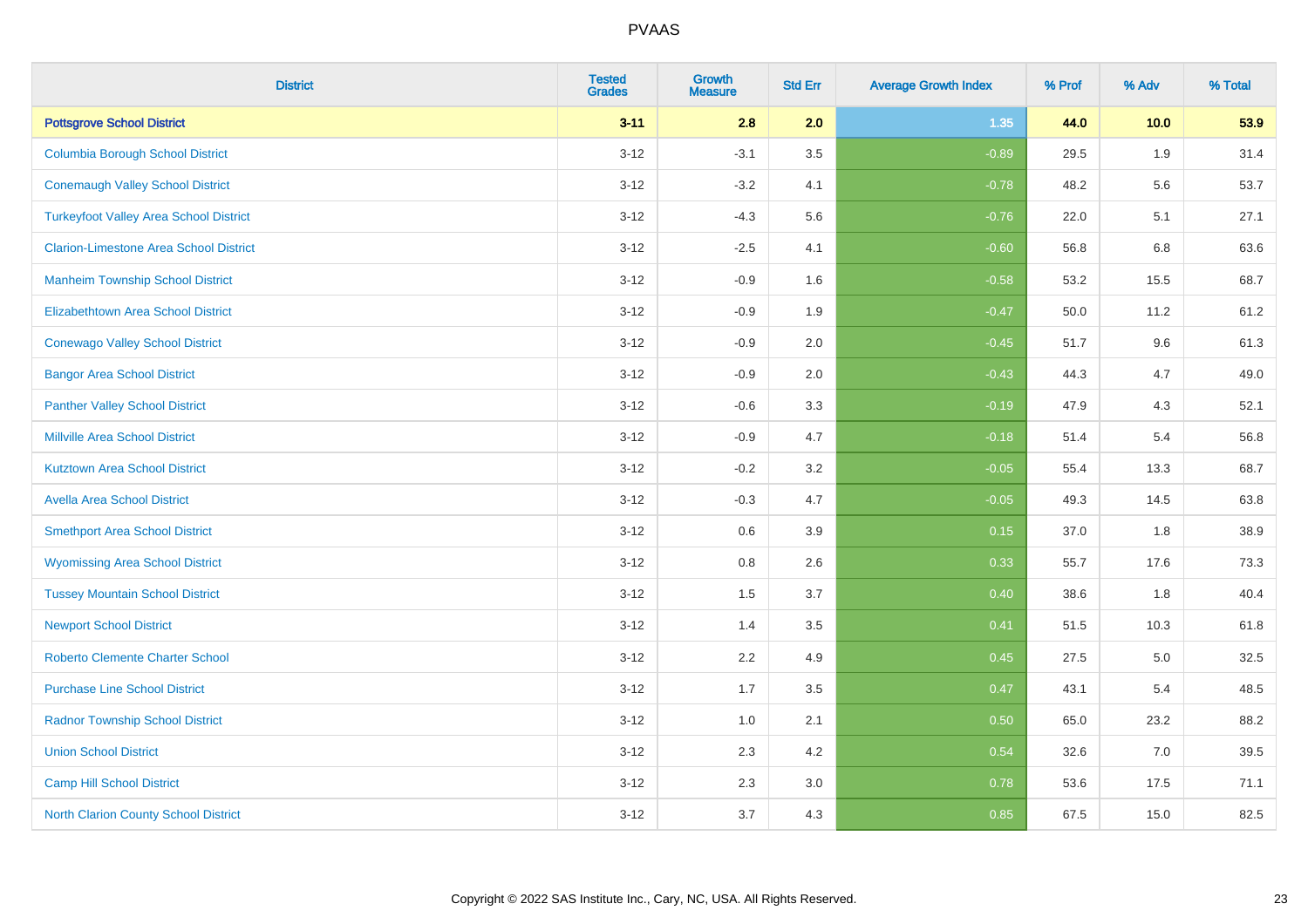| <b>District</b>                                        | <b>Tested</b><br><b>Grades</b> | <b>Growth</b><br><b>Measure</b> | <b>Std Err</b> | <b>Average Growth Index</b> | % Prof | % Adv | % Total |
|--------------------------------------------------------|--------------------------------|---------------------------------|----------------|-----------------------------|--------|-------|---------|
| <b>Pottsgrove School District</b>                      | $3 - 11$                       | 2.8                             | 2.0            | 1.35                        | 44.0   | 10.0  | 53.9    |
| <b>Woodland Hills School District</b>                  | $3 - 12$                       | 3.2                             | 2.6            | 1.22                        | 31.4   | 3.6   | 35.0    |
| <b>Donegal School District</b>                         | $3 - 12$                       | 3.1                             | 2.4            | 1.29                        | 60.6   | 9.1   | 69.7    |
| <b>West York Area School District</b>                  | $3 - 12$                       | 3.2                             | 2.3            | 1.38                        | 53.8   | 4.4   | 58.2    |
| <b>Loyalsock Township School District</b>              | $3 - 12$                       | 4.2                             | 2.8            | 1.47                        | 54.3   | 2.1   | 56.4    |
| <b>Hermitage School District</b>                       | $3 - 12$                       | $3.8\,$                         | 2.4            | 1.60                        | 57.5   | 9.3   | 66.8    |
| <b>Oswayo Valley School District</b>                   | $3 - 12$                       | 8.5                             | 5.0            | 1.68                        | 50.0   | 16.7  | 66.7    |
| <b>Pottsville Area School District</b>                 | $3 - 12$                       | 4.4                             | 2.3            | 1.94                        | 44.8   | 5.4   | 50.2    |
| <b>West Allegheny School District</b>                  | $3 - 12$                       | 4.0                             | 2.1            | 1.96                        | 63.1   | 15.7  | 78.8    |
| Altoona Area School District                           | $3 - 12$                       | 3.3                             | 1.6            | 1.99                        | 47.7   | 8.2   | 55.9    |
| <b>Chester Charter Scholars Academy Charter School</b> | $3 - 12$                       | 8.4                             | 4.1            | 2.03                        | 23.4   | 0.0   | 23.4    |
| <b>South Western School District</b>                   | $3 - 12$                       | 3.9                             | 1.9            | 2.08                        | 60.2   | 8.1   | 68.3    |
| <b>Grove City Area School District</b>                 | $3 - 12$                       | 5.1                             | 2.4            | 2.09                        | 36.4   | 16.5  | 52.8    |
| <b>Eastern Lancaster County School District</b>        | $3 - 12$                       | 4.5                             | 2.2            | 2.09                        | 46.3   | 11.4  | 57.6    |
| Pennsylvania Distance Learning Charter School          | $3 - 12$                       | 9.3                             | 4.2            | 2.22                        | 42.2   | 3.1   | 45.3    |
| Lincoln Leadership Academy Charter School              | $3 - 12$                       | 14.2                            | 6.4            | 2.22                        | 23.5   | 0.0   | 23.5    |
| People For People Charter School                       | $3 - 12$                       | 13.3                            | 5.5            | 2.43                        | 13.5   | 0.0   | 13.5    |
| <b>Wyalusing Area School District</b>                  | $3 - 12$                       | $8.8\,$                         | 3.3            | 2.68                        | 54.6   | 11.7  | 66.2    |
| <b>Hempfield Area School District</b>                  | $3 - 12$                       | 4.6                             | 1.6            | 2.86                        | 53.5   | 20.1  | 73.6    |
| Daniel Boone Area School District                      | $3 - 12$                       | 5.7                             | 2.0            | 2.88                        | 51.0   | 11.5  | 62.6    |
| <b>Dover Area School District</b>                      | $3-12$                         | 6.0                             | 2.1            | 2.94                        | 52.2   | 6.0   | 58.2    |
| <b>Cranberry Area School District</b>                  | $3 - 12$                       | 9.2                             | 3.0            | 3.04                        | 47.5   | 10.2  | 57.6    |
| Ambridge Area School District                          | $3 - 12$                       | 9.1                             | 2.6            | 3.46                        | 50.4   | 10.7  | 61.1    |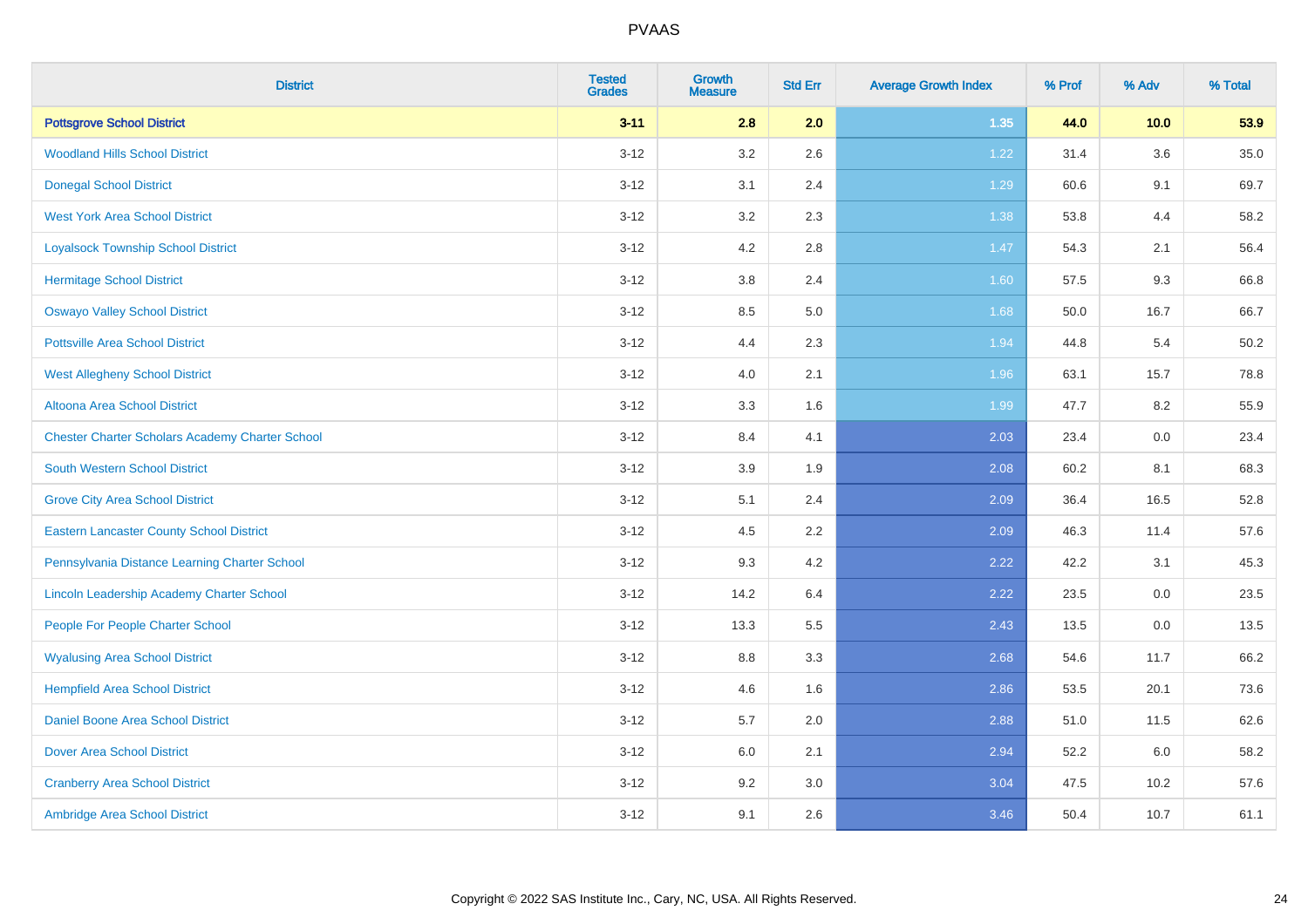| <b>District</b>                               | <b>Tested</b><br><b>Grades</b> | <b>Growth</b><br><b>Measure</b> | <b>Std Err</b> | <b>Average Growth Index</b> | % Prof | % Adv | % Total |
|-----------------------------------------------|--------------------------------|---------------------------------|----------------|-----------------------------|--------|-------|---------|
| <b>Pottsgrove School District</b>             | $3 - 11$                       | 2.8                             | 2.0            | 1.35                        | 44.0   | 10.0  | 53.9    |
| Pen Argyl Area School District                | $3 - 12$                       | 9.2                             | 2.7            | 3.46                        | 50.0   | 12.6  | 62.6    |
| Selinsgrove Area School District              | $3 - 12$                       | 8.3                             | 2.3            | 3.54                        | 56.8   | 10.0  | 66.8    |
| <b>West Shore School District</b>             | $3 - 12$                       | 5.0                             | 1.4            | 3.59                        | 54.2   | 9.4   | 63.6    |
| <b>Mckeesport Area School District</b>        | $3 - 12$                       | 9.0                             | 2.4            | 3.72                        | 31.0   | 4.5   | 35.5    |
| <b>Allentown City School District</b>         | $3 - 12$                       | 5.3                             | 1.4            | 3.88                        | 25.3   | 2.7   | 28.0    |
| <b>William Penn School District</b>           | $3-12$                         | 8.3                             | 2.1            | 3.99                        | 35.6   | 3.0   | 38.7    |
| <b>Greater Nanticoke Area School District</b> | $3 - 12$                       | 11.2                            | 2.8            | 4.01                        | 38.0   | 12.4  | 50.4    |
| Montoursville Area School District            | $3 - 12$                       | 10.8                            | 2.5            | 4.24                        | 44.6   | 20.1  | 64.8    |
| Pocono Mountain School District               | $3 - 12$                       | 6.8                             | 1.5            | 4.62                        | 45.8   | 5.0   | 50.7    |
| <b>Upper Darby School District</b>            | $3 - 12$                       | 6.9                             | 1.5            | 4.62                        | 45.0   | 6.7   | 51.7    |
| Penns Valley Area School District             | $3 - 12$                       | 14.0                            | 2.9            | 4.80                        | 41.9   | 23.1  | 65.0    |
| <b>Wilson School District</b>                 | $3 - 12$                       | $8.8\,$                         | 1.5            | 5.96                        | 52.6   | 14.6  | 67.2    |
| <b>Ridley School District</b>                 | $3 - 12$                       | 10.0                            | 1.6            | 6.10                        | 45.6   | 8.2   | 53.8    |
| <b>Central York School District</b>           | $3 - 12$                       | 12.3                            | 1.7            | 7.20                        | 55.5   | 11.5  | 67.0    |
| <b>Tyrone Area School District</b>            | $3-12$                         | 19.7                            | 2.5            | 7.87                        | 60.4   | 16.7  | 77.1    |
| <b>Upper Dublin School District</b>           | $3 - 12$                       | 15.4                            | 1.8            | 8.53                        | 60.8   | 24.8  | 85.6    |
| Philadelphia City School District             | $3 - 12$                       | 7.5                             | 0.6            | 12.64                       | 38.4   | 7.0   | 45.4    |
| <b>Cumberland Valley School District</b>      | $3 - 12$                       | 18.5                            | 1.3            | 14.64                       | 60.7   | 23.4  | 84.1    |
| Esperanza Academy Charter School              | $4 - 11$                       | 4.0                             | 2.5            | 1.61                        | 32.4   | 0.7   | 33.1    |
| Mastery Charter School - Pickett Campus       | $6 - 10$                       | 5.6                             | 5.7            | 1.00                        | 27.8   | 0.0   | 27.8    |
| <b>Innovative Arts Academy Charter School</b> | $6 - 11$                       | $-9.1$                          | 3.7            | $-2.44$                     | 9.5    | 0.0   | 9.5     |
| La Academia Partnership Charter School        | $6 - 11$                       | $-11.0$                         | 4.7            | $-2.34$                     | 6.8    | 0.0   | 6.8     |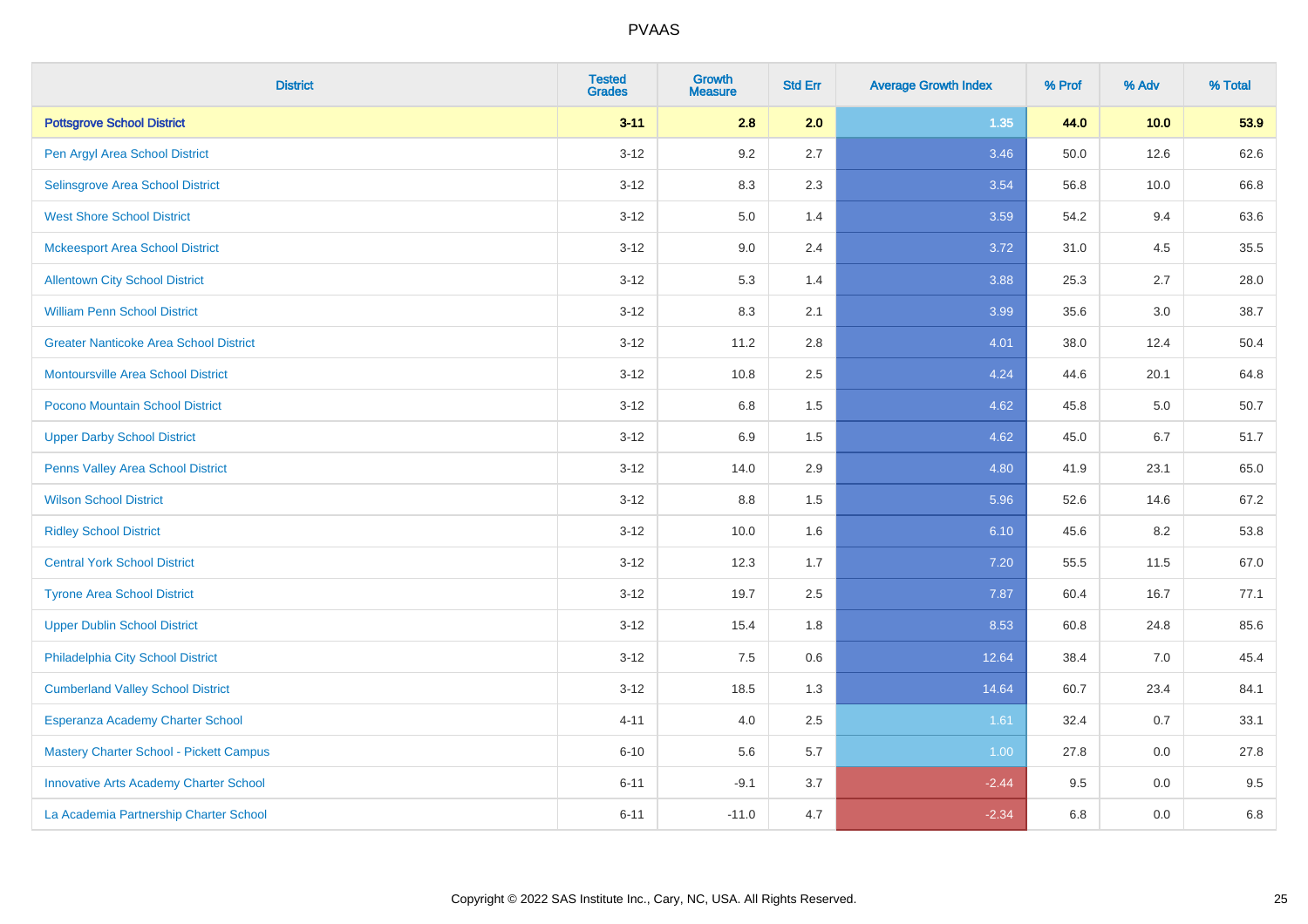| <b>District</b>                                                       | <b>Tested</b><br><b>Grades</b> | Growth<br><b>Measure</b> | <b>Std Err</b> | <b>Average Growth Index</b> | % Prof | % Adv | % Total |
|-----------------------------------------------------------------------|--------------------------------|--------------------------|----------------|-----------------------------|--------|-------|---------|
| <b>Pottsgrove School District</b>                                     | $3 - 11$                       | 2.8                      | 2.0            | 1.35                        | 44.0   | 10.0  | 53.9    |
| Perseus House Charter School Of Excellence                            | $6 - 11$                       | $-5.2$                   | 3.0            | $-1.72$                     | 16.5   | 0.0   | 16.5    |
| Urban Pathways 6-12 Charter School                                    | $6 - 11$                       | 4.8                      | 6.4            | 0.75                        | 28.6   | 0.0   | 28.6    |
| Center For Student Learning Charter School At Pennsbury               | $6 - 12$                       | $-2.9$                   | 6.1            | $-0.47$                     | 42.9   | 0.0   | 42.9    |
| Dr Robert Ketterer Charter School Inc                                 | $6 - 12$                       | 10.1                     | 5.0            | 2.04                        | 14.9   | 0.4   | 15.3    |
| 21st Century Cyber Charter School                                     | $6 - 12$                       | 5.7                      | 2.3            | 2.50                        | 56.7   | 8.3   | 65.0    |
| Mastery Charter School - Gratz Campus                                 | $7 - 10$                       | $-23.9$                  | 4.5            | $-5.29$                     | 2.9    | 0.0   | 2.9     |
| Mastery Charter School - Shoemaker Campus                             | $7 - 10$                       | 4.1                      | 3.0            | 1.34                        | 20.9   | 3.3   | 24.2    |
| <b>Achievement House Charter School</b>                               | $7 - 11$                       | $-0.7$                   | 4.0            | $-0.17$                     | 32.5   | 2.6   | 35.1    |
| <b>Mastery Charter High School-Lenfest Campus</b>                     | $7 - 11$                       | 2.5                      | 5.7            | 0.43                        | 40.0   | 0.0   | 40.0    |
| <b>Lincoln Park Performing Arts Charter School</b>                    | $7 - 11$                       | 3.6                      | 2.5            | 1.42                        | 59.6   | 14.7  | 74.3    |
| The New Academy Charter School                                        | $8 - 11$                       | $-10.4$                  | 5.2            | $-2.00$                     | 0.0    | 0.0   | 0.0     |
| <b>West Side CTC</b>                                                  | $9 - 10$                       | $-37.4$                  | 4.3            | $-8.64$                     | 8.8    | 0.0   | 8.8     |
| <b>Bucks County Technical High School</b>                             | $9 - 10$                       | $-12.0$                  | 2.5            | $-4.84$                     | 35.9   | 3.2   | 39.2    |
| <b>Columbia-Montour AVTS</b>                                          | $9 - 10$                       | $-12.5$                  | 3.0            | $-4.16$                     | 22.3   | 0.6   | 22.9    |
| Preparatory Charter School Of Mathematics, Science, Tech, And Careers | $9 - 10$                       | $-4.0$                   | 2.5            | $-1.59$                     | 15.0   | 0.0   | 15.0    |
| <b>Westinghouse Arts Academy Charter School</b>                       | $9 - 10$                       | $-0.7$                   | 3.6            | $-0.19$                     | 59.2   | 8.4   | 67.6    |
| <b>KIPP Dubois Charter School</b>                                     | $9 - 10$                       | 4.7                      | 3.3            | 1.40                        | 31.0   | 1.4   | 32.4    |
| Lehigh Valley Charter High School For The Arts                        | $9 - 10$                       | 7.3                      | 2.6            | 2.82                        | 62.3   | 18.2  | 80.5    |
| <b>Dauphin County Technical School</b>                                | $9 - 11$                       | $-45.5$                  | 2.6            | $-17.72$                    | 14.4   | 2.5   | 16.9    |
| Jefferson County-Dubois AVTS                                          | $9 - 11$                       | $-16.2$                  | 3.9            | $-4.16$                     | 23.0   | 0.0   | 23.0    |
| <b>Universal Audenried Charter School</b>                             | $9 - 11$                       | $-5.8$                   | 2.4            | $-2.40$                     | 14.6   | 0.0   | 14.6    |
| <b>Carbon Career &amp; Technical Institute</b>                        | $9 - 11$                       | $-5.7$                   | 3.6            | $-1.59$                     | 34.5   | 1.2   | 35.7    |